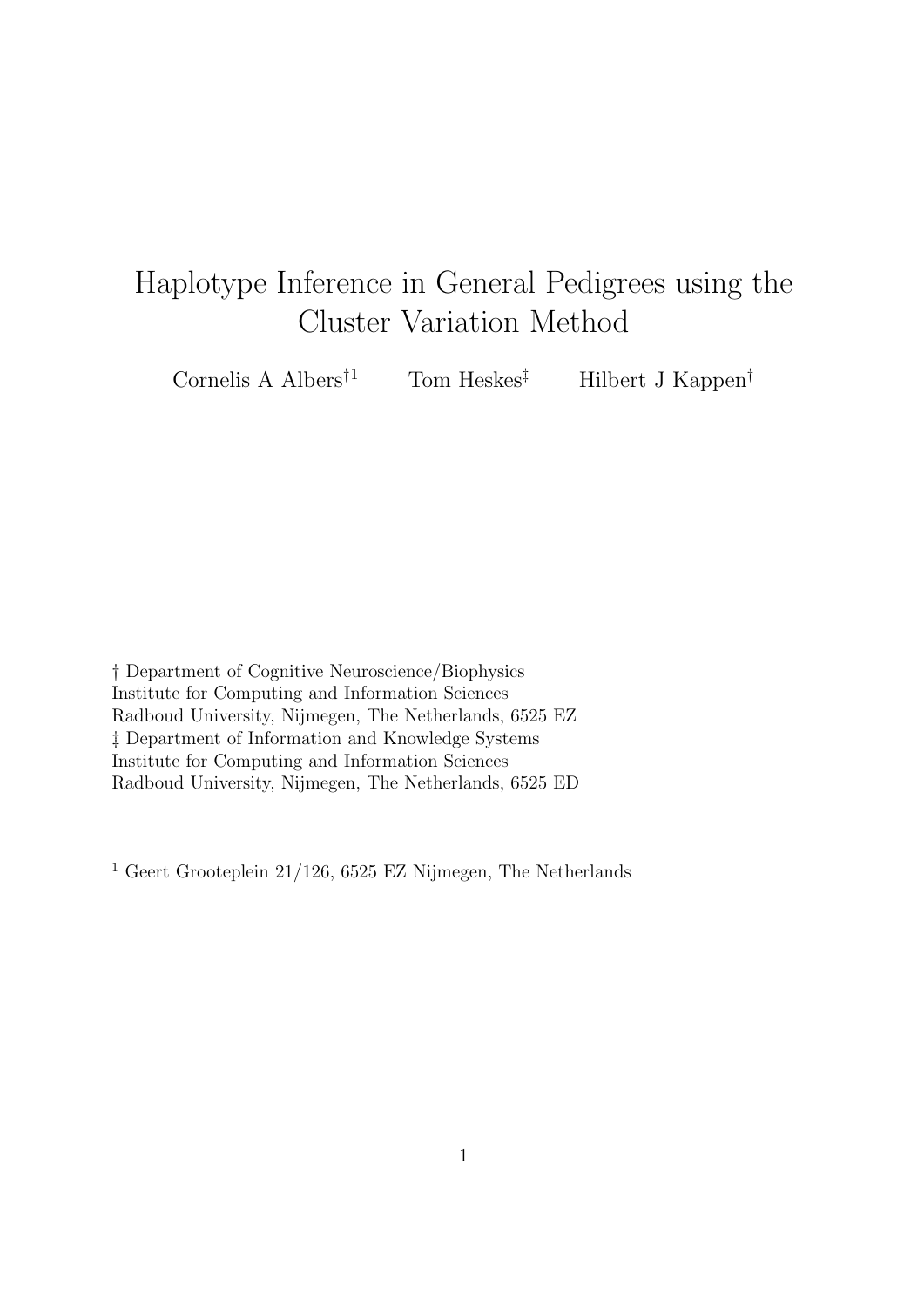Running head: Haplotype Inference Keywords: Haplotype Inference, Pedigree, the Cluster Variation Method Corresponding author: Cornelis A Albers Department of Cognitive Neuroscience/Biophysics/126, Institute for Computing and Information Sciences, Radboud University Postal address: Geert Grooteplein 21, 6525 EZ Nijmegen, The Netherlands Telephone: +31-24-361-4230 Fax: +31-24-354-1435 E-mail: k.albers@science.ru.nl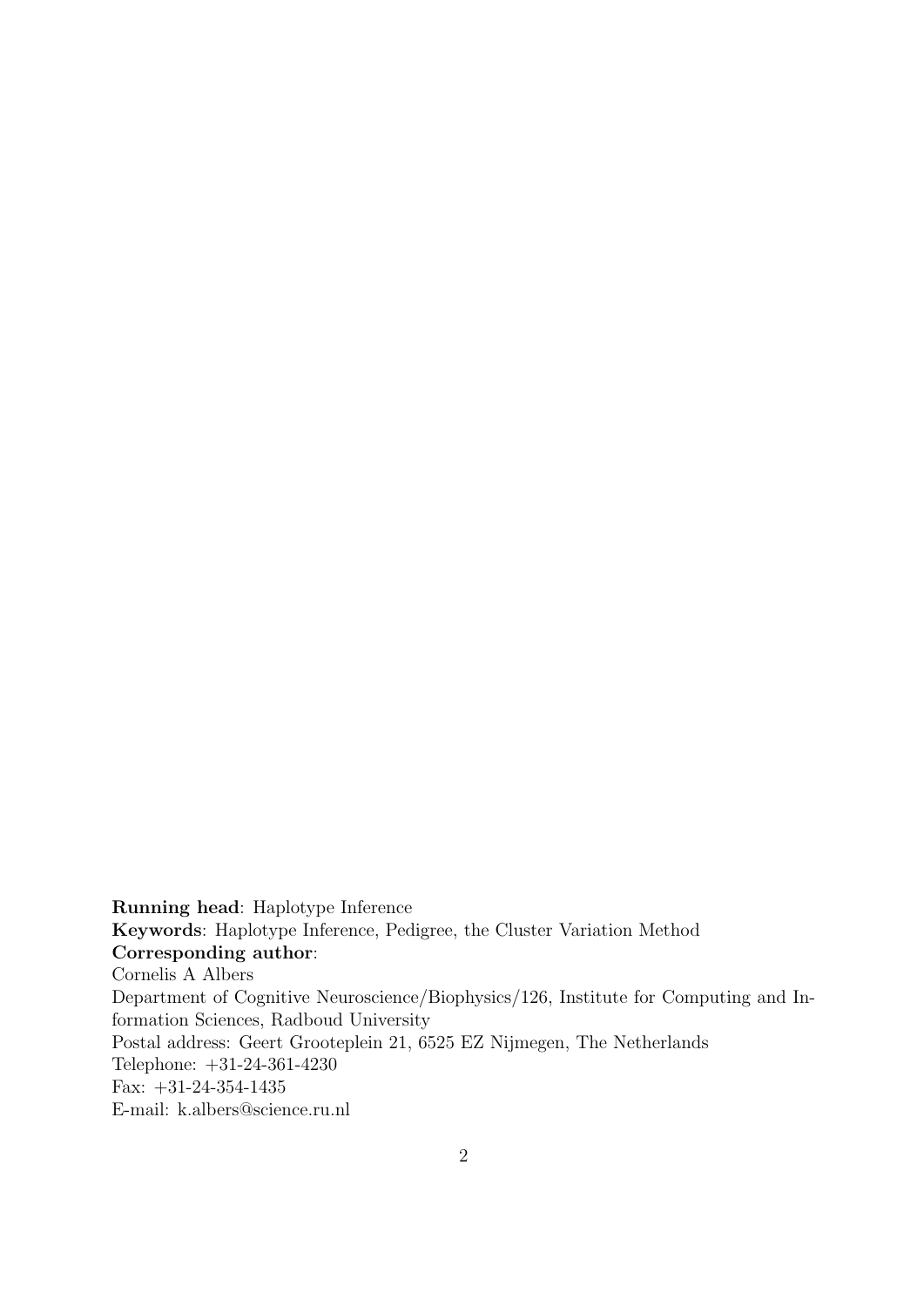#### Abstract

We present cvmhaplo, a probabilistic method for haplotyping in general pedigrees with many markers. cvmhaplo reconstructs the haplotypes by assigning in every iteration a fixed number of the ordered genotypes with the highest marginal probability, conditioned on the marker data and ordered genotypes assigned in previous iterations. cvmhaplo makes use of the Cluster Variation Method (cvm) to efficiently estimate the marginal probabilities. In simulated data sets where exact computation was feasible, we found that the accuracy of cvmhaplo was high and similar to that of maximum likelihood methods. In simulated data sets where exact computation of the maximum likelihood haplotype configuration was not feasible, the accuracy of cvmhaplo was similar to that of state of the art Markov chain Monte Carlo (mcmc) maximum likelihood approximations when all ordered genotypes were assigned, and higher when only a subset of the ordered genotypes was assigned. cvmhaplo was faster than the mcmc approach and provided more detailed information about the uncertainty in the inferred haplotypes. We conclude that cvmhaplo is a practical tool for the inference of haplotypes in large complex pedigrees.

### INTRODUCTION

The problem of haplotyping is to infer for each individual the paternally inherited alleles and the maternally inherited alleles from the unordered genotype data. Haplotyping is an important tool for mapping disease-susceptibility genes, especially of complex diseases. It is an essential step in the analyses used for the mapping of quantitative trait loci  $(QTL)$ in animal pedigrees. As genotyping methods become increasingly cheaper, efficient and accurate algorithms for inferring haplotypes are desirable.

Since the marker data are generally not informative enough to unambiguously infer the ordered genotypes, a probabilistic modelling approach can be used to deal with the uncertainties. The computer programs MERLIN (Abecasis et al., 2002), GENEHUNTER (Kruglyak et al., 1996) and superlink (Fishelson and Geiger, 2002; Fishelson et al., 2005) reconstruct exact maximum likelihood haplotype configurations in general pedigrees. Due to the exponential increase of computation time and memory usage with pedigree size (MERLIN, GENEHUNTER) or the tree-width of the graphical model associated with the likelihood function (SUPERLINK), application of these programs to large pedigrees and many markers typical of QTL-mapping studies may not be feasible, especially when some of the individuals have missing genotypes or no genotype information at all. Approximate statistical approaches based on mcmc sampling such as simwalk2 (Lange and Sobel, 1996) use the same likelihood function as the exact probabilistic approaches and consequently may achieve very high accuracy. mcmc methods can be generally applied and have modest memory requirements. Although in theory computation time does not scale exponentially with the problem size, in practice it can be very long and convergence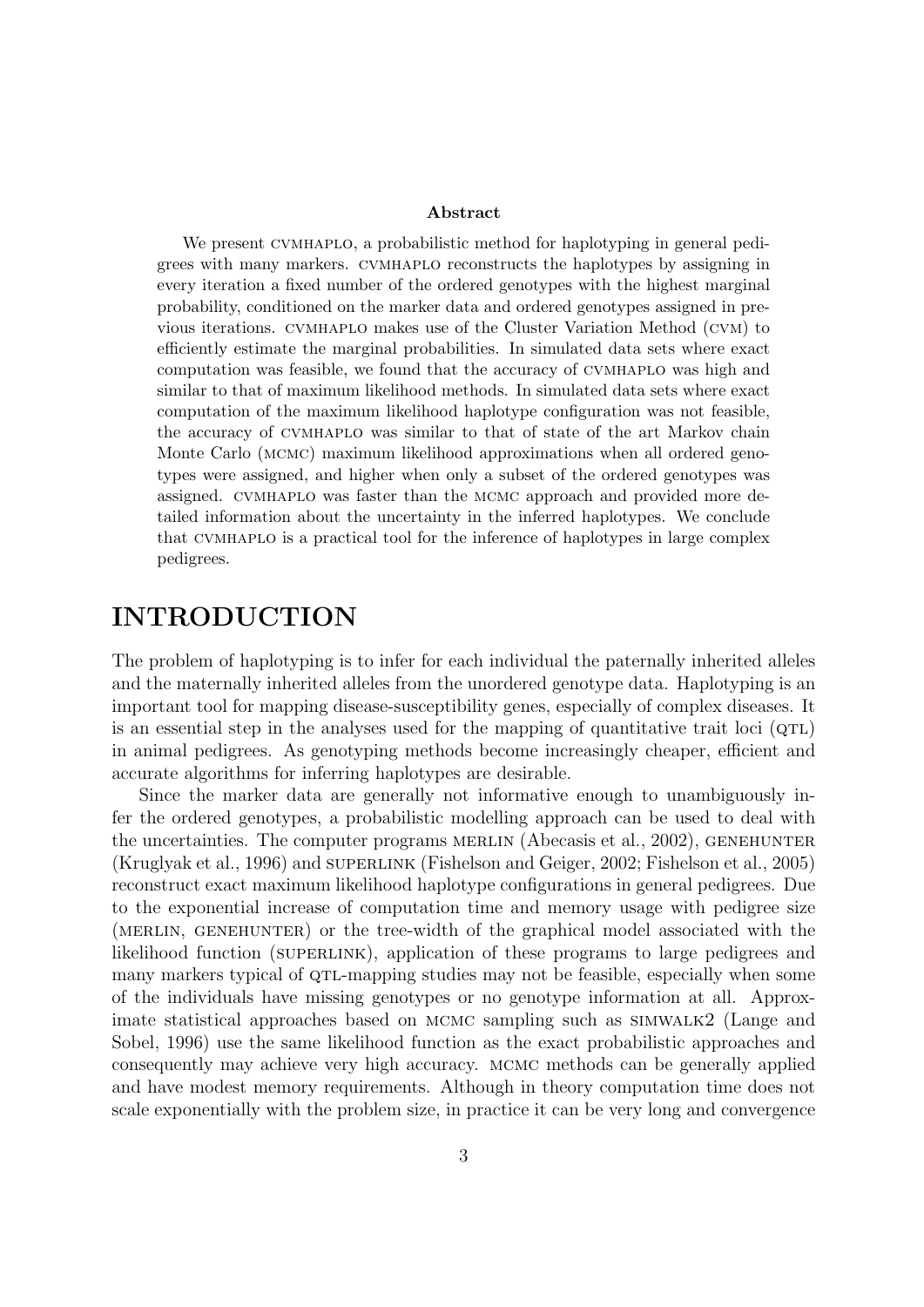of the Markov chain can be difficult to assess. An efficient statistical approach based on a heuristic approximation of conditional probabilities was proposed by Gao et al. (2004), however it has been tested only on data sets with no missing genotypes.

To overcome problems of efficiency several non-statistical approaches have been developed. Wijsman (1987) proposed a zero-recombinant haplotyping method that is linear in the number of markers and individuals. Recently, efficient algorithms were described by Zhang et al. (2005); Baruch et al. (2005). Application of these approaches is limited to data sets without forced recombinantion events. Qian and Beckmann (2002) presented a six-rule algorithm to reconstruct minimum recombinant haplotypes. Since computation time is quadratic in pedigree size and cubic in the number of markers, application to large data sets may not be practical. Li and Jiang (2004) proposed an expectation maximization (em) approach that approximately minimizes the number of recombination events. They also proposed an integer linear programming approach that minimizes the number of recombination events. Although computation time of the latter scales linearly with the rate of missing genotypes, it scales exponentially with the number of individuals. Windig and Meuwissen (2004) described an efficient haplotype reconstruction algorithm for general pedigrees. In spite of the improved efficiency of these methods, imputation of missing genotypes can be problematic due to the lack of a statistical treatment of missing data.

We present a statistical approach, implemented in the computer program CVMHAPLO, that combines the general applicability and accuracy of mcmc approaches with high efficiency. Our haplotype inference algorithm is an iterative procedure where each iteration consists of the following two operations:

- 1. Estimation of the marginal probabilities of all unassigned ordered genotypes conditioned on the *assigned* ordered genotypes and the marker data;
- 2. assignment of a number of the ordered genotypes with the highest conditional marginal probabilities.

Like SIMWALK2, it can be applied to any pedigree and any number of markers. It provides detailed information about the uncertainty in the inferred haplotypes. Computation time of cvmhaplo scales approximately linearly with the number of markers and individuals.

We use the Cluster Variation Method (cvm) (Kikuchi, 1951; Morita, 1990; Yedidia et al., 2005) to approximately compute the marginal probability distributions of ordered genotypes. The cvm is a variational approximation designed for efficient estimation of marginal probabilities in complex probability models for which exact computation is not feasible. The cvm estimates marginal probabilities by optimizing marginal distributions on overlapping subsets of variables for which exact probability calculus is feasible. The Cluster Variation Method is closely related to the Belief Propagation algorithm (Pearl, 1988; Yedidia et al., 2005) and has recently gained a lot of interest in the machine learning and computer science community. It has been successfully applied in computer vision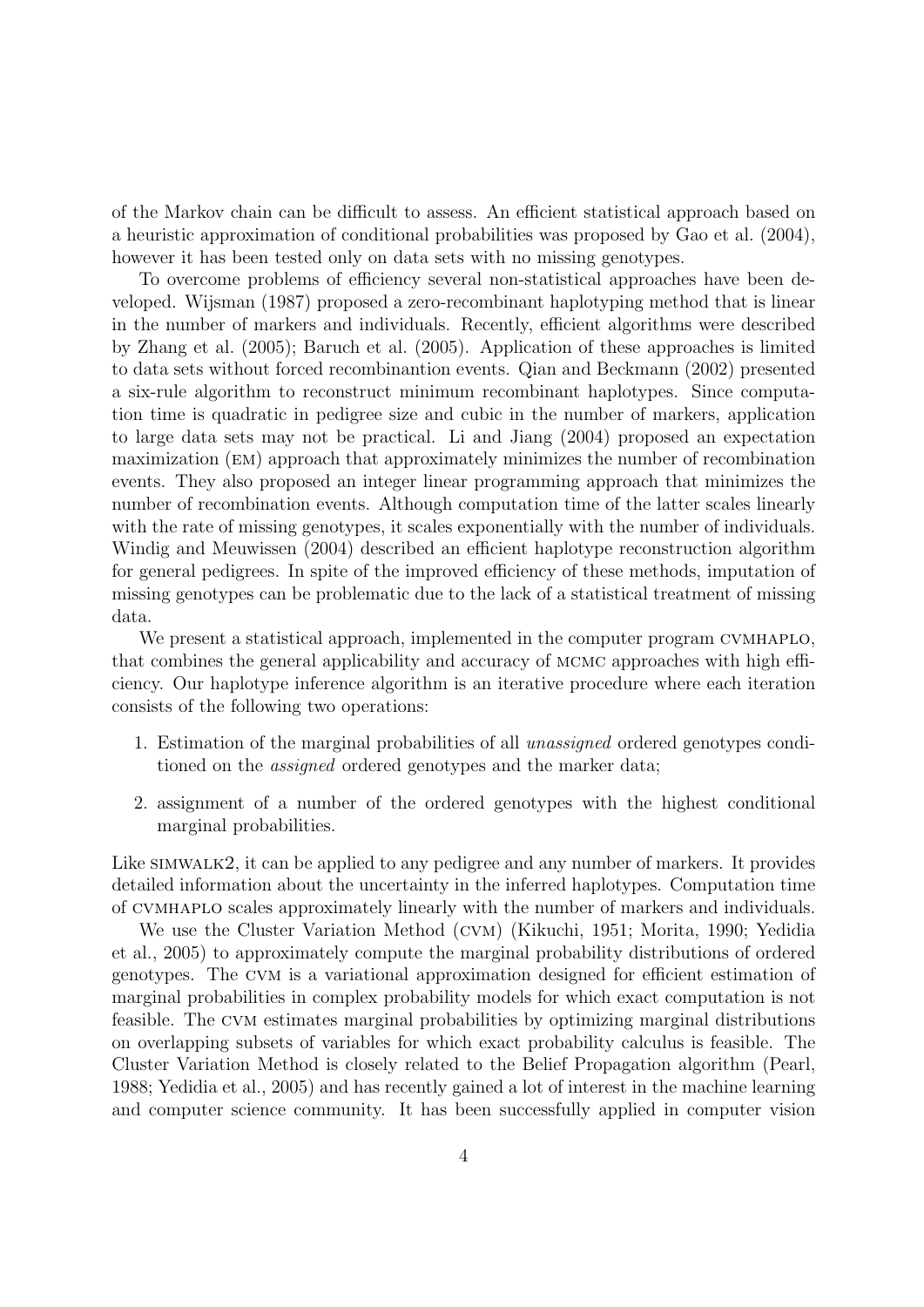(Weiss, 1997), channel decoding (McEliece et al., 1998) and parametric linkage analysis on extended pedigrees (Albers et al., 2006).

We evaluate our approach in simulated and real data sets. We restrict the evaluation to snps and discuss extension to markers with more than two alleles. We compare cvmhaplo with exact maximum likelihood approaches and the state of the art mcmc maximum likelihood approximation of SIMWALK2.

# METHODS

Notation and definitions: We explain the notation that we use with the small pedigree example in fig. 1. For each person  $i$  and marker  $l$  there is a pair of ordered genotype variables  ${G_i^{l,p}}$  $\{a_i^{l,p}, G_i^{l,m}\}$ , which are the paternal and maternal alleles. For each non-founder  $i$  in the pedigree and each marker  $l$  there are the paternal and maternal segregation indicators  $\{v_i^{l,p}$  $i^{l,p}, v_i^{l,m}$  $\binom{l,m}{i}$ . The founder and non-founder individuals are denoted by F and NF, respectively. We denote the vector of all ordered genotype variables by G, and the vector of all segregation indicators by v. Both G and v are unobserved experimentally. Instead, the observed genotypes consist of *unordered* pairs of alleles  $M_i^l$  for a subset of persons and markers. We denote by M the vector of all observed allele pairs. The marker map is assumed to be known; the recombination frequency between marker  $l$  and  $l-1$  is denoted by  $\theta_{l,l-1}$  and  $\mathbf{m}^l$  denotes the prior allele frequencies for marker l.

Given the marker data M, one can compute the probability distribution over the ordered genotype variables  $\bf{G}$  (and the segregation indicators  $\bf{v}$ ). If the pedigree and the number of markers is large, such a computation is intractable and cannot be done in a practical amount of time. When we can perform an exact computation, we will denote the resulting marginal probabilities as  $P(\cdot|\cdot)$  and when we are not specific about whether the marginals are exact or approximate, we will denote the resulting marginal probabilities as  $Q(\cdot|\cdot)$ .

The algorithm cvmhaplo: Algorithm 1 shows cvmhaplo in pseudo-code. The ordered genotypes and segregation indicators are assigned to a specific value in a number of iterations, labeled by  $n$ . Lines  $1-3$  represent the initialization of the algorithm. Lines 4–17 represent the iterative assignment procedure.

In iteration  $n$  of the algorithm, we use the CVM to compute the approximate marginal probability of all unassigned ordered genotypes, conditioned on all observed genotypes M and conditioned on all ordered genotypes that have been assigned in all previous iterations, which we denote by  $\mathbf{G}^{(n-1)}_{\text{assigned}}$ . The resulting conditional probability is denoted by  $Q(G_i^{l,p})$  $\mathcal{L}^{l,p}_i, G_i^{l,m}|\mathbf{M}, \mathbf{G}^{(n-1)}_{\text{assigned}})$  (line 5 in algorithm 1). This is the computationally intensive step of the algorithm. It can be either performed exactly or approximately using the cvm. The latter approach is explained in the appendix.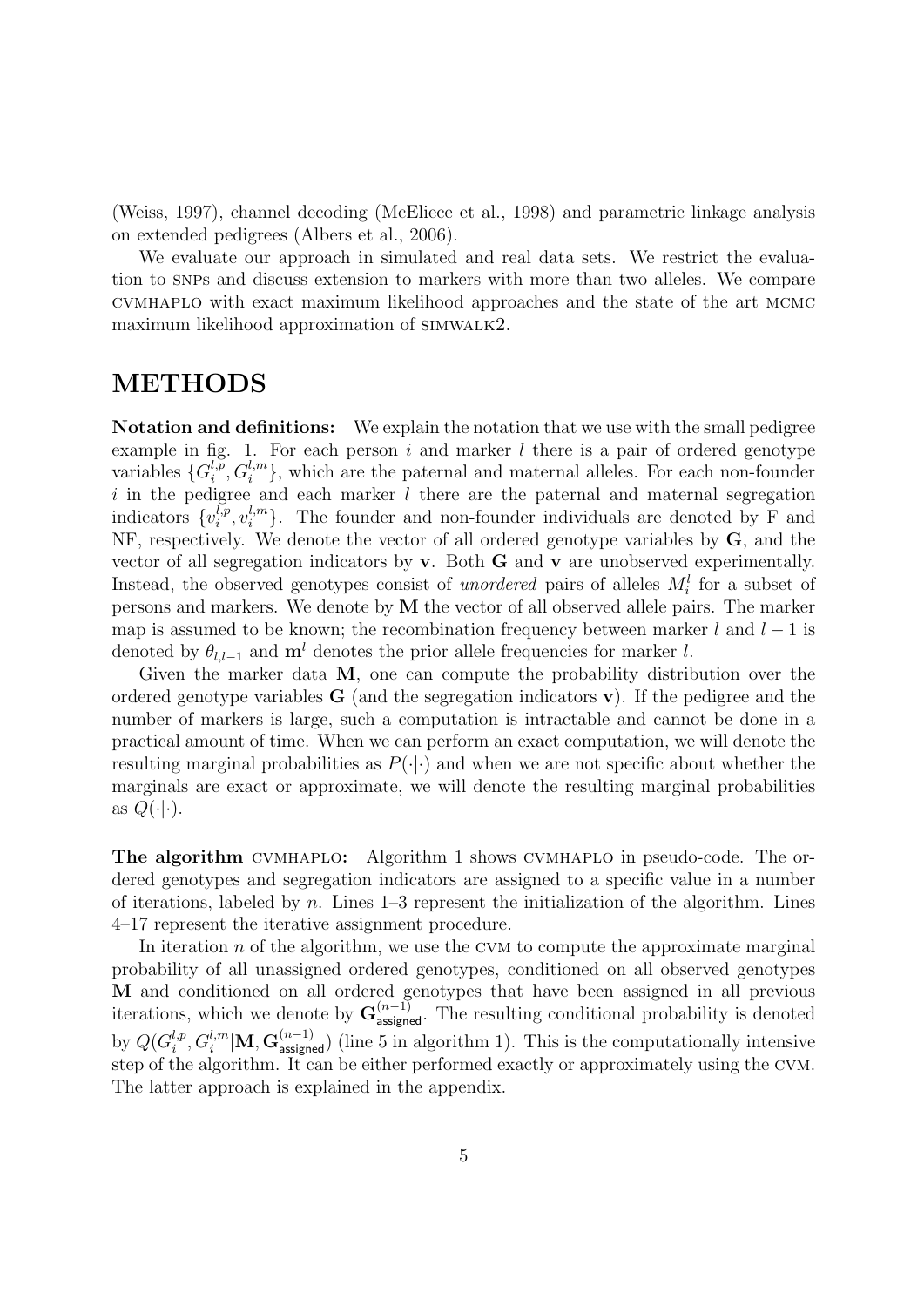Subsequently, a number of ordered genotypes will be assigned. All ordered genotypes for which  $Q(G_i^{l,p})$  $\int_i^{l,p}, G_i^{l,m}|\mathbf{M}, \mathbf{G}_{\text{assigned}}^{(n-1)}\rangle = 1$  for some value of  $G_i^{l,p}$  $i, P, G_i^{l,m}$  will be assigned, as well as an additional number of ordered genotypes in the following way. For each marker and person we compute

$$
q_\text{map}^{i,l} = \max_{G_i^{l,p}, G_i^{l,m}} Q(G_i^{l,p}, G_i^{l,m} | \mathbf{M}, \mathbf{G}_\text{assigned}^{(n-1)})
$$

and record the ordered genotype that yields the maximum (line 7 in algorithm 1). This is a trivial computation. For instance, if

$$
Q(G_1^{1,p} = A, G_1^{1,m} = A | \mathbf{M}, \mathbf{G}_{\text{assigned}}^{(n-1)}) = 0.9,
$$
  
\n
$$
Q(G_1^{1,p} = A, G_1^{1,m} = B | \mathbf{M}, \mathbf{G}_{\text{assigned}}^{(n-1)}) = 0.1,
$$
  
\n
$$
Q(G_1^{1,p} = B, G_1^{1,m} = A | \mathbf{M}, \mathbf{G}_{\text{assigned}}^{(n-1)}) = 0.0,
$$
  
\n
$$
Q(G_1^{1,p} = B, G_1^{1,m} = B | \mathbf{M}, \mathbf{G}_{\text{assigned}}^{(n-1)}) = 0.0,
$$

then  $q_{\text{map}}^{1,1} = 0.9$  and it is obtained when  $\{G_1^{1,p}$  $\{1,p,G_1^{1,m}\}$ <sub>map</sub> = {A, A}. We sort the  $q_{\sf map}^{i,l}$  in decending order (line 8) and select the  $pNL$  ordered genotypes with the highest value  $(line 9)<sup>1</sup>$ .

In line 6 the partial haplotype configuration  $G_{\text{assigned}}^{(n-1)}$  of the previous iteration is checked for consistency as described in the appendix. The consistency check verifies that the partial haplotype configuration has a non-zero likelihood under the probabilistic model. When an inconsistency is detected, it is assumed that too many ordered genotypes have been assigned per iteration, and the algorithm is re-initialized in lines 12–14 with a lower value of p.

In line 10,  $\mathbf{G}^{(n)}_{\text{assigned}}$  is updated so that it contains all assigned ordered genotypes. The procedure of estimating marginal distributions and assigning ordered genotypes is repeated either until all ordered genotypes have been assigned or until a stopping criterion has been reached.

Confidence in the assignment: When there are many missing values, there is a large uncertainty about the value of the ordered genotypes. In this case, maybe some ordered genotypes can be assigned with a relatively high confidence but others not. This is signalled by the conditional marginal probabilities computed above. For instance, in the above example it is clear that if the four probabilities are all 0.25, no reliable assignment can be made. In this case, it is clear that a full reconstruction of all ordered genotypes is likely to produce many errors and it is important to monitor the quality of the iterative assignment procedure. We suggest to use the values of the  $q_{\text{map}}^{i,l}$  as an indication of the

<sup>&</sup>lt;sup>1</sup>N denotes the number of individuals in the pedigree and L the number of markers and p is a percentage that is specified by the user.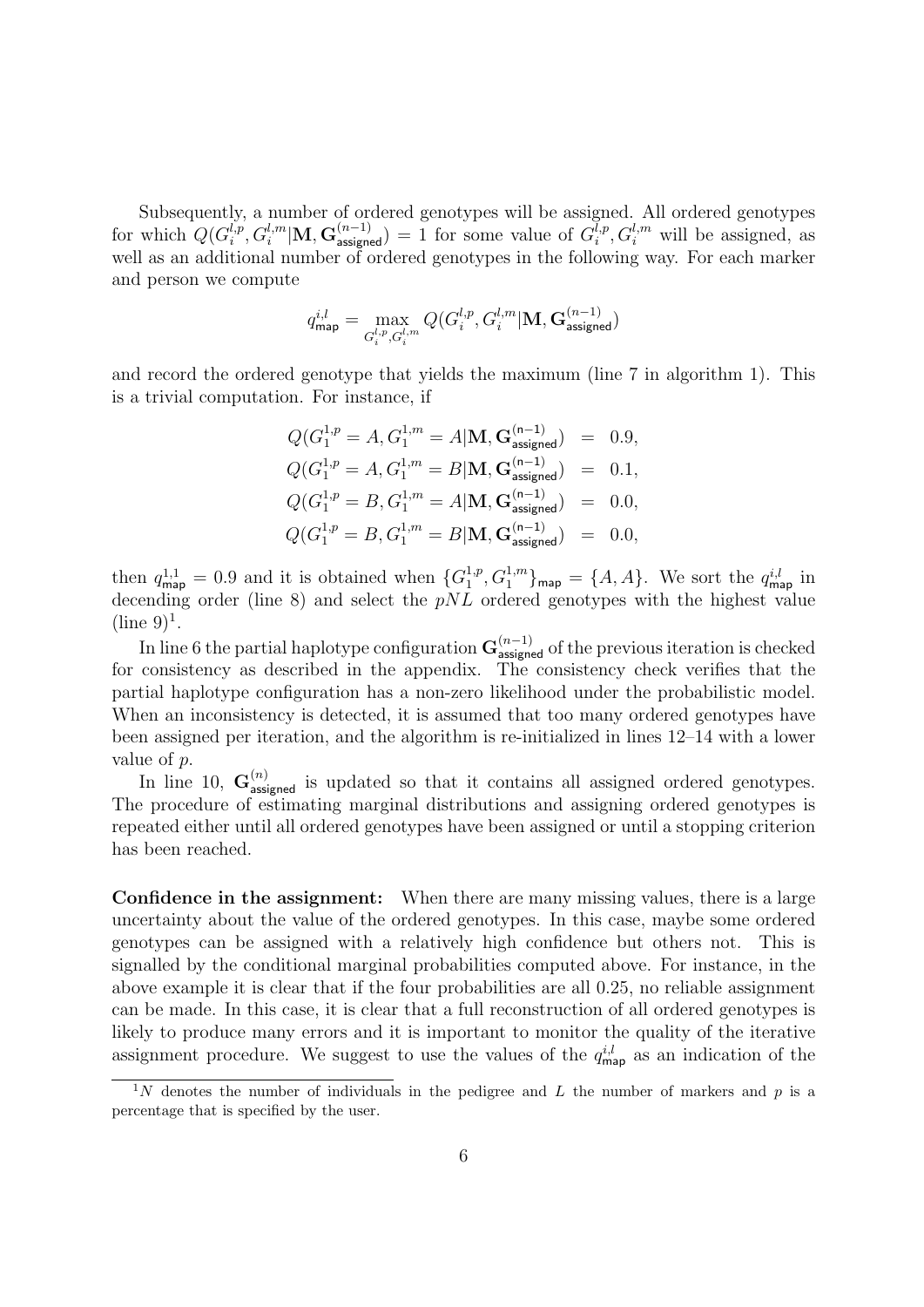reliability of the assignment procedure, in the following way. Denote by  $\{i, l\}$  the set of all ordered genotypes that have been assigned up to iteration n, and  $q_{\text{map}}^{i,l,n_{i,l}}$  is the probability of the assignment at the time that was made. We define the confidence in the total assignment up to iteration  $n$  as the average of these assignment probabilities:

$$
\text{Confidence}(n) = 100\% \times \frac{1}{|\{i, l\}|} \sum_{\{i, l\}} q_{\text{map}}^{i, l, n_{i, l}}, \tag{1}
$$

We demonstrate numerically, that this confidence measure is a good indicator of the accuracy of the assigned ordered genotypes. Therefore, one can use this measure to monitor the quality of the assignment procedure and stop when it reaches a prespecified value.

Application of the Cluster Variation Method: Exact inference of marginal probabilities requires a summation over an exponential number of configurations of ordered genotypes and segregation indicators compatible with the marker data, which may not be feasible in practice for complex pedigrees and a large number of markers. The idea of the Cluster Variation Method is to avoid the exponential sum by optimizing marginal distributions of overlapping subsets of variables, i.e. the clusters. The subsets of variables must be chosen such that exact probability calculus on the corresponding cluster marginal distributions  $Q_{\alpha}(\mathbf{x}_{\alpha}|\cdot)$ , where  $\alpha$  labels a cluster, is feasible. In essence, the CVM exactly models correlations between variables that are contained in the same cluster and approximates correlations between variables that are contained in different clusters. In the appendix we provide mathematical details of the cvm; here we will focus on the practical aspects of applying the cvm.

Obtaining approximations of the marginal distributions of the ordered genotypes with the cvm proceeds along the following lines. First the probabilistic model must be defined. We make use of the standard pedigree likelihood assuming Hardy-Weinberg equilibrium and linkage equilibrium; the specific form of the distribution is given in the appendix. As a preprocessing step we eliminate a number of symmetries from the model, such as the unknown phase in the ordered genotypes of the founders (see appendix for details). Second, the CVM requires specification of the set of clusters  $B = \{\alpha_1, \alpha_2, \ldots\}$  that determines the approximation. Below we describe our choice of clusters for the problem of haplotype inference; this is the default cluster choice of cvmhaplo.

Third, given the set of clusters and the probabilistic model, the Cluster Variation Method prescribes that the so called free energy  $F_{\text{CVM}}(\{\tilde{Q}_{\alpha}\})$  must be minimized with respect to the cluster marginal distributions to obtain the optimal approximation, i.e.  ${Q_{\alpha}}$  = arg min<sub>{ $\tilde{Q}_{\alpha}$ }</sub>  $F_{\text{CVM}}(\tilde{Q}_{\alpha})$ . The minimization must be performed under the constraint that the clusters have identical marginal distributions on variables that are contained in more than one cluster. The cvm does not prescribe how this minimization must be performed, it only provides the analytic form of the functional  $F_{\text{CVM}}(\{\tilde{Q}_{\alpha}\})$  in terms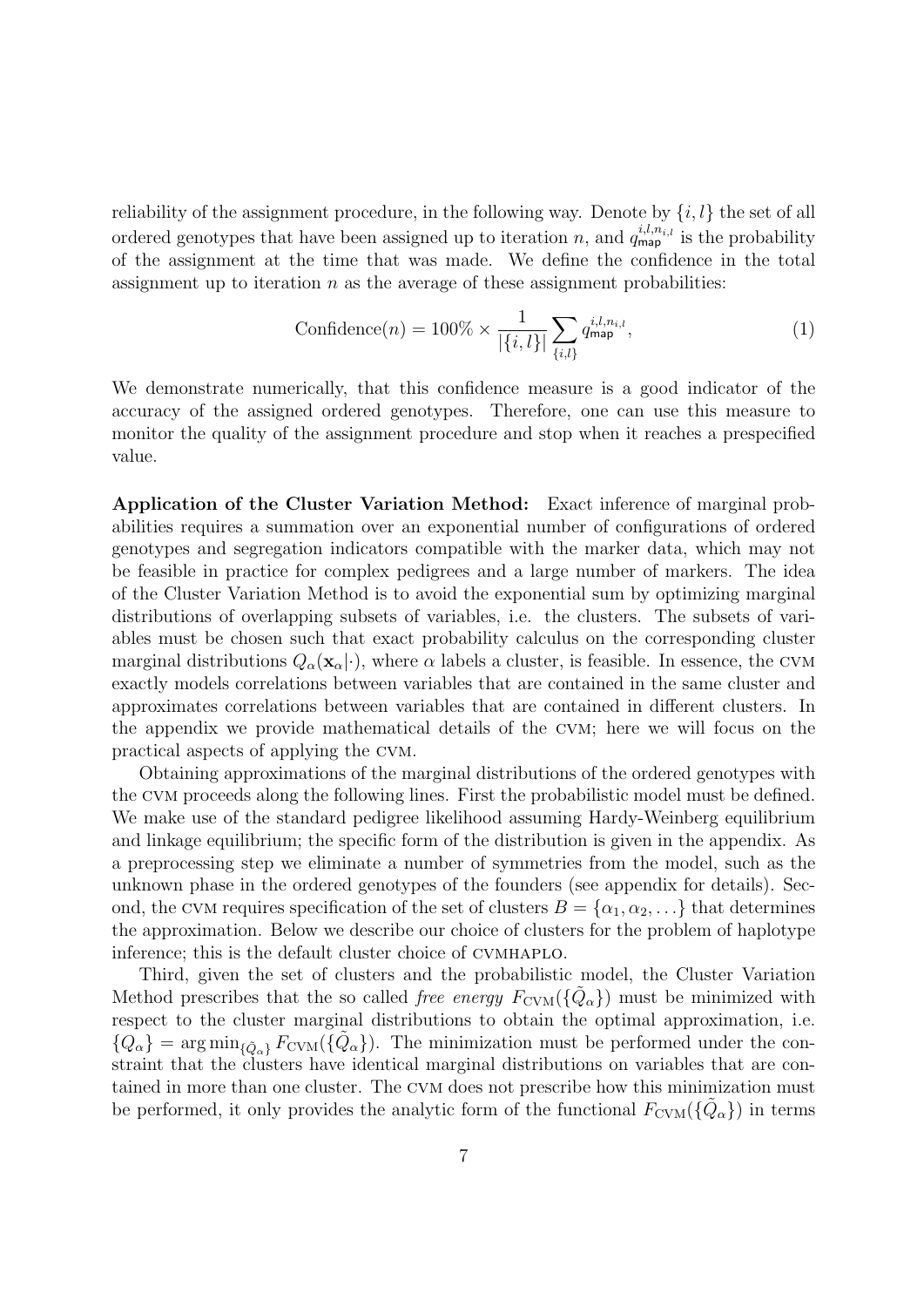of the marginal distributions  $\{\tilde{Q}_{\alpha}\},$  the parameters of the probabilistic model, the marker data and the assigned ordered genotypes. The assumption is that the specific form, which is given in the appendix, yields accurate approximations. We apply the provably convergent double loop algorithm described by Heskes et al. (2003) to perform the numerical minimization of the cvm free energy.

Finally, after the numerical minimization procedure has converged, the marginal distribution of an ordered genotype can be obtained by straightforward marginalization of the marginal probability distribution of one of the clusters, e.g.  $\alpha$ , that contains the ordered genotype of interest:

$$
Q(G_i^{l,p},G_i^{l,m}|\mathbf{M},\mathbf{G}_{\mathsf{assigned}}^{(n-1)})=\sum_{\mathbf{x}_{\alpha}\backslash\{G_i^{l,p},G_i^{l,m}\}}Q_{\alpha}(\mathbf{x}_{\alpha}|\mathbf{M},\mathbf{G}_{\mathsf{assigned}}^{(n-1)})\approx P(G_i^{l,p},G_i^{l,m}|\mathbf{M},\mathbf{G}_{\mathsf{assigned}}^{(n-1)}).
$$

Specification of the clusters for cvmhaplo: For the purpose of haplotype inference we have chosen the clusters such that the corresponding cvm approximation can be applied to any pedigree, regardless of inbreeding and size, and the numerical minimization can be performed within reasonable time and a reasonable amount of memory usage for large problems. Computation time and memory usage of the cvm increase exponentially with cluster size, but approximately linearly with the number of clusters. The accuracy of the cvm approximation generally increases with cluster size, resulting in a trade-off between accuracy and efficiency.

For every non-founder individual i and each pair of adjacent markers l and  $l + 1$ , we define the cluster

$$
B_i^{l,l+1} = \left\{ G_i^{l,p}, G_i^{l,m}, v_i^{l,p}, v_i^{l,m}, G_{\text{fa}(i)}^{l,p}, G_{\text{fa}(i)}^{l,m}, G_{\text{mo}(i)}^{l,p}, G_{\text{mo}(i)}^{l,m}, \right\}
$$

$$
G_i^{l+1,p}, G_i^{l+1,m}, v_i^{l+1,p}, v_i^{l+1,m}, G_{\text{fa}(i)}^{l+1,p}, G_{\text{fa}(i)}^{l+1,m}, G_{\text{mo}(i)}^{l+1,m}, G_{\text{mo}(i)}^{l+1,m} \right\}.
$$

$$
(2)
$$

This basic cluster is illustrated in figure 1. Each cluster contains the genotype variables of the child and both its parents for two adjacent markers. It also contains the paternal and maternal segregation indicators of the child for these two adjacent markers. As a result, the cvm treats the inheritance of the child from its parents for two adjacent markers with exact probability calculus<sup>2</sup>. With this choice the number of clusters scales linearly with both the number of individuals and the number of markers, irrespective of the pedigree structure. As we will show, computation time and memory usage for this choice of clusters are acceptable, while the accuracy of the approximation is high.

<sup>&</sup>lt;sup>2</sup>The observed genotypes  $M_i^l$  are not explicitly included in the cluster. Because their value depends only on the unobserved genotype variables through the conditional probability tables  $P(M_i^l|G_i^{l,p}, G_i^{l,m})$ (see appendix for details), as a pre-processing step we integrate over  $M_i^l$  before applying the CVM.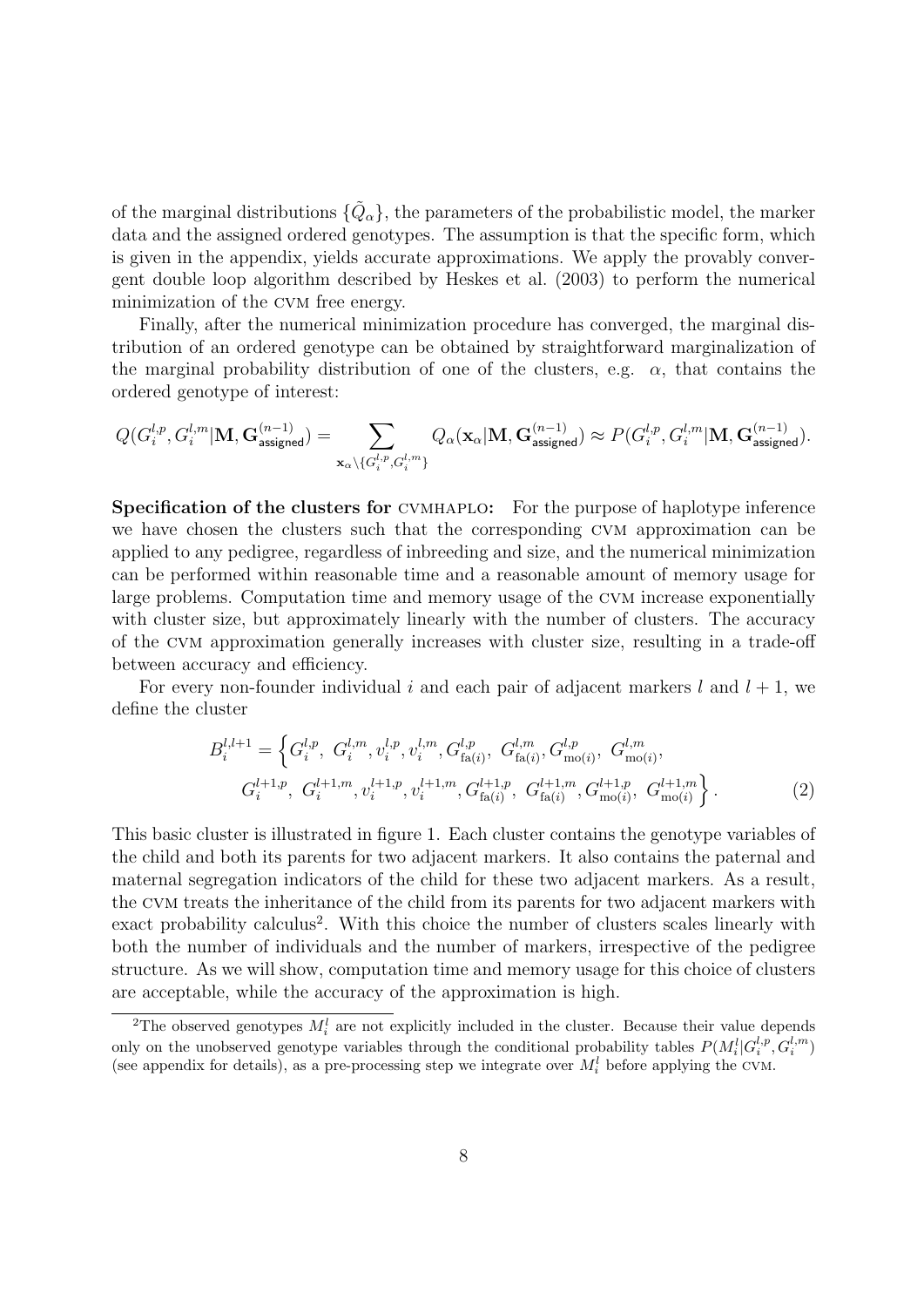Illustration of cvmhaplo: In this section we demonstrate the procedures with a simple example. We consider a family consisting of a father, a mother, a daughter, and a son. Genotype data is simulated for three markers at 5 cM intervals. The true ordered genotypes are

|     |    | marker father mother daughter son |    |
|-----|----|-----------------------------------|----|
|     | RВ | ВB                                | RВ |
| A A | ВB | AB                                | ΑR |
| ΔR  | RΔ | ΔR                                |    |

We now apply CVMHAPLO to this data set. With the choice of clusters given by  $(2)$ , we have four clusters for this example:

$$
B_{\text{da}}^{1,2} = \{G_{\text{da}}^{1,p}, G_{\text{da}}^{1,p}, G_{\text{fa}}^{1,p}, G_{\text{fa}}^{1,m}, G_{\text{mo}}^{1,p}, G_{\text{mo}}^{1,m}, v_{\text{da}}^{1,p}, v_{\text{da}}^{1,m},
$$
  
\n
$$
G_{\text{da}}^{2,p}, G_{\text{da}}^{2,m}, G_{\text{fa}}^{2,p}, G_{\text{fa}}^{2,m}, G_{\text{mo}}^{2,p}, G_{\text{mo}}^{2,m}, v_{\text{da}}^{2,p}, v_{\text{da}}^{2,m}\},
$$
  
\n
$$
B_{\text{so}}^{1,2} = \{G_{\text{so}}^{1,p}, G_{\text{so}}^{1,m}, G_{\text{fa}}^{1,p}, G_{\text{fa}}^{1,m}, G_{\text{mo}}^{1,p}, G_{\text{mo}}^{1,m}, v_{\text{so}}^{1,p}, v_{\text{so}}^{1,m},
$$
  
\n
$$
G_{\text{so}}^{2,p}, G_{\text{so}}^{2,m}, G_{\text{fa}}^{2,p}, G_{\text{fa}}^{2,m}, G_{\text{mo}}^{2,p}, G_{\text{mo}}^{2,m}, v_{\text{so}}^{2,p}, v_{\text{so}}^{2,m}\},
$$
  
\n
$$
B_{\text{da}}^{2,3} = \{G_{\text{da}}^{2,p}, G_{\text{da}}^{2,m}, G_{\text{fa}}^{2,p}, G_{\text{fa}}^{2,m}, G_{\text{mo}}^{2,p}, G_{\text{mo}}^{2,m}, v_{\text{da}}^{2,p}, v_{\text{da}}^{2,m},
$$
  
\n
$$
G_{\text{da}}^{3,p}, G_{\text{da}}^{3,m}, G_{\text{fa}}^{3,p}, G_{\text{fa}}^{3,m}, G_{\text{mo}}^{3,p}, G_{\text{mo}}^{3,m}, v_{\text{da}}^{3,p}, v_{\text{aa}}^{3,m},
$$
  
\n
$$
B_{\text{so}}^{2,3} = \{G_{\text{so}}^{2,p}, G_{\text{so}}^{2,m}, G_{\text{fa}}^{2,p}, G_{\text{fa}}^{2,m}, G_{\text{mo}}^{2,p}, G_{\text{mo}}^{2,m}, v_{\text{so}}^{2,p}, v_{\text{so}}^{2,m},
$$
  
\n $$ 

Here da denotes the daughter, so denotes the son, fa denotes the father, and mo denotes the mother. For every child there are two clusters, one for markers 1 and 2, and one for markers 2 and 3. A cluster contains the paternal and maternal genotype variables (e.g.  $G_{\text{da}}^{1,p}$  and segregation indicators (e.g.  $v_{\text{da}}^{1,p}$ ) of the child, and the genotype variables of both parents (e.g.  $G_{\text{fa}}^{2,m}$ ) for the two markers in the cluster. Thus the genotype variables and segregation indicators of the children defined for marker 2 are contained in two clusters; the genotype variables of the parents defined for marker 2 are contained in all four clusters. With this set of clusters the CVM will yield approximate probabilities.

With  $p = 0.5\%$ , CVMHAPLO requires four iterations to reconstruct the haplotypes. In table 1 the marginal distributions of the ordered genotypes as computed with the cvm, and the ordered genotypes that are assigned from these marginals, are shown for all four iterations. In the first iteration all homozygous genotypes can be assigned, since the corresponding marginal distributions indicate that one configuration has probability one. Also the ordered genotypes of the daughter and son for marker 2 can be assigned as these are unambiguously determined by the homozygous genotypes of the parents. The heterozygous ordered genotype of the father for marker 1 is assigned in the first iteration since it has the highest  $q_{\text{map}}$ . Note that the symmetry due to the unknown phase of founder genotypes was removed beforehand (see appendix for details). In the second iteration the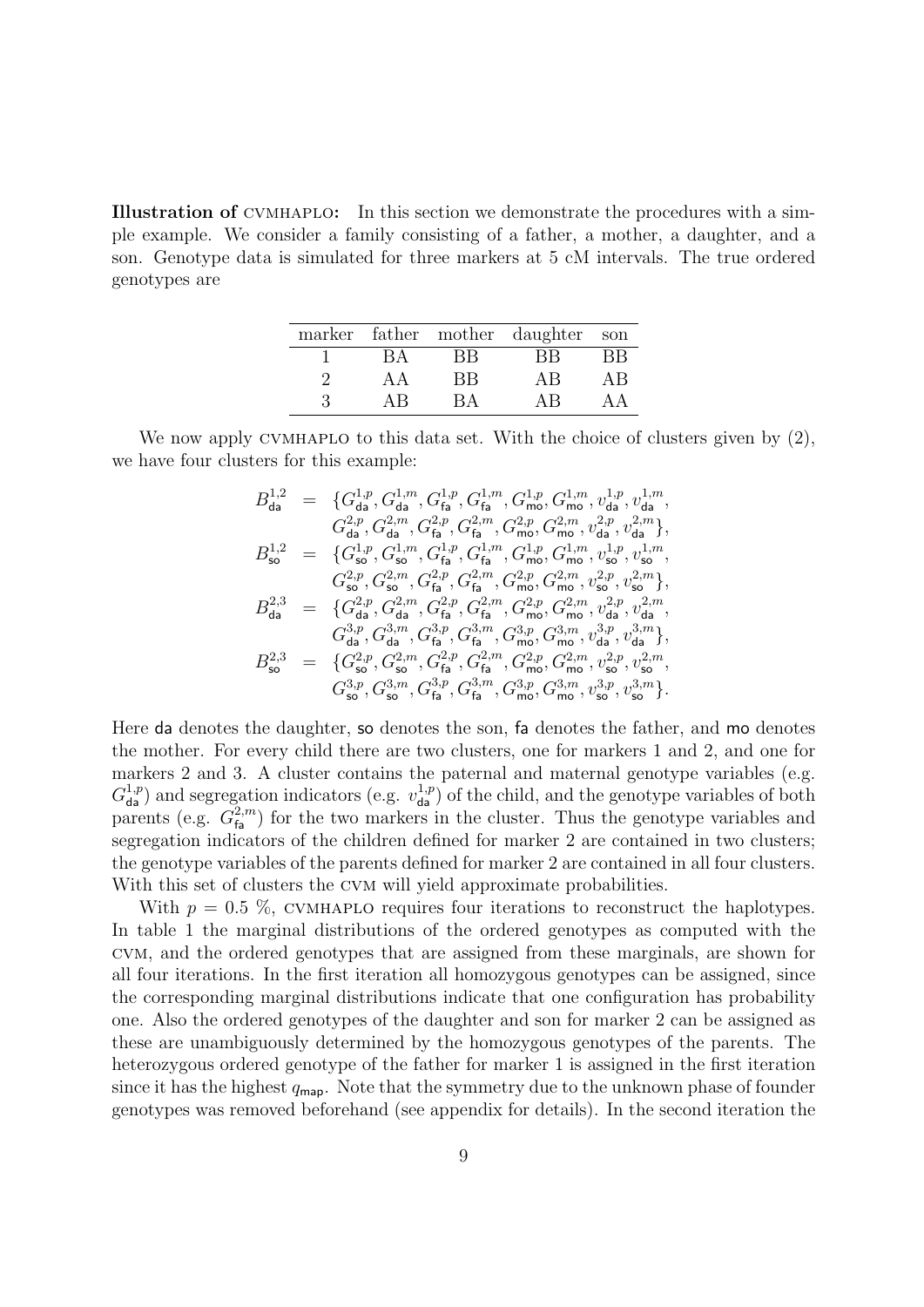marginal distributions are re-estimated conditioned on the marker data and the ordered genotypes assigned in the first iteration. The ordered genotype of the father for marker 3 now has the highest probability:  $q_{\text{map}} = 0.9$  and is assigned: the MAP-configuration is  ${G_{\text{fa}}^{3,p}, G_{\text{fa}}^{3,m}}_{\text{map}} = {G_{\text{fa}}^{3,p} = A, G_{\text{fa}}^{3,p} = B}.$  In the third iteration the ordered genotype of the daughter for marker 3 is assigned and finally in the fourth iteration the ordered genotype of the mother for marker 3 is assigned.

The inferred haplotype configuration is identical to the true haplotype configuration and is an exact maximum likelihood solution. In this example, the absolute error of the cvm approximation of the conditional marginal probabilities of the ordered genotypes is in the order of 10<sup>−</sup><sup>4</sup> . Note that the true ordering of the genotypes was not available to the algorithm.

# MATERIALS

#### Data sets

We evaluated CVMHAPLO on two pedigrees that were taken from experimental linkage studies. Pedigree I is an extended pedigree and concerns an affected/not-affected disease with a complex mode of inheritance. It consists of 53 individuals, of which 13 have been genotyped with an Affymetrix 10K snp array. The pedigree is shown in figure 2. Pedigree II is a complex pedigree of 368 individuals, of which 262 were genotyped for 8 snp markers spanning approximately 0.08 cM. It is taken from a QTL fine mapping study in a chicken population. The pedigree is shown in simplified form in figure 3. Pedigree IIsub contains a subset of the individuals in pedigree II and is shown in figure 4. Exact computations are feasible in this pedigree. In all analyses the Haldane mapping function was used. Details of the data sets analyzed are given in table 2.

#### cvmhaplo

100 outer loop iterations and 2 inner loop iterations of the double loop algorithm were used for the first iteration of the haplotype inference algorithm; in the subsequent iterations 10 outer loop and 2 inner loop iterations were used, see appendix for details. For all simulations we used  $p = 0.5\%$ .

### Implementation

The implementation of CVMHAPLO was done in C++ and compiled with gcc version 4.1.1.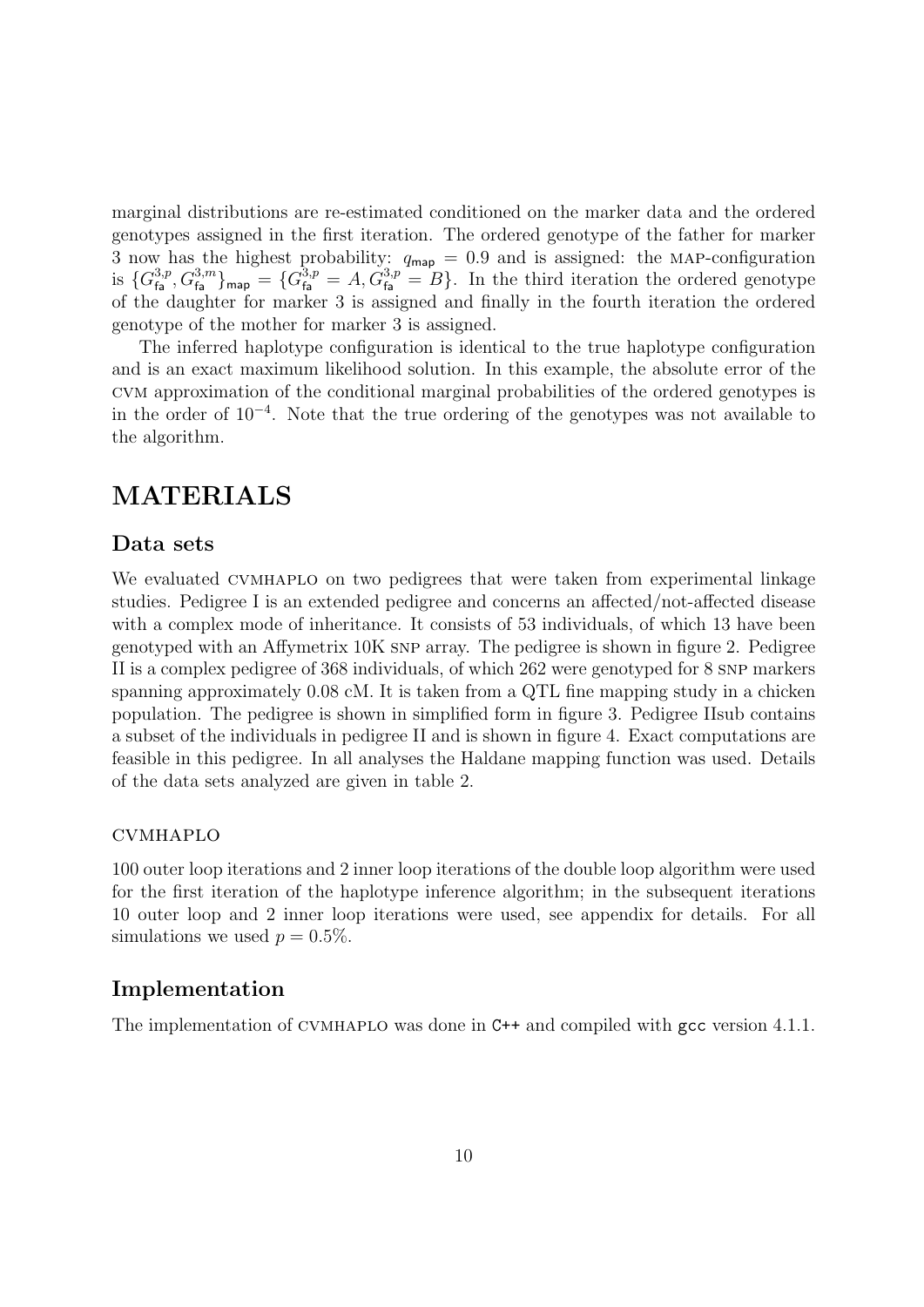### Hardware

All simulations were performed on a cluster of 5 machines with two dual-core 2.4 GHz AMD64 processors each and 4 GB of physical memory available per processor, running the Linux operating system.

### RESULTS

#### Accuracy of the marginal distributions of ordered genotypes

In this section we assess the accuracy of the cvm approximation of the marginal distributions of the ordered genotypes as computed with cvmhaplo for problems for which exact likelihood computations are feasible. We compared the cvm approximation of the marginal distributions  $Q(G_i^{l,p})$  $\mathcal{C}_i^{l,p}, G_i^{l,m}|\mathbf{M})$  with the exact marginal distributions  $P(G_i^{l,p})$  $i^{l,p}, G_i^{l,m}|{\mathbf M})$ using the absolute difference as error measure. Unfortunately there are no linkage programs that provide exact marginal distributions; therefore we implemented the junction tree algorithm (Jensen, 1996; Jensen and Kong, 1999) to calculate these.

40 replicates of 5 markers were simulated for pedigree I (configuration A in table 2). Figure 5 shows a scatter plot of the exact marginal probabilities versus the approximate CVM marginal probabilities. The mean error was  $0.0044 \pm 0.012$ . Eight of the CVM estimates had an error larger than 0.25; the figure shows that these correspond to exact marginal probabilities that were close to 0.5. The error of the CVM estimates was generally smaller for exact marginal probabilities close to one and zero. This is relevant because the ordered genotypes that correspond to these extreme marginal probabilities are the ordered genotypes with the least uncertainty that will be assigned by cvmhaplo in every iteration, while the ordered genotypes with the most uncertainty will not be assigned.

We also determined the accuracy of the approximation in the same pedigree and configuration with real marker data. The mean error was  $0.0036 \pm 0.0073$ , with a maximum error of 0.059. We conclude that the cvm estimates of the marginal probabilities of the ordered genotypes are accurate for the purpose of haplotyping.

### Accuracy of the inferred haplotypes

In this section we evaluate the accuracy of the reconstructed haplotypes in simulated data sets where the true inheritance was known. We define accuracy as the percentage of assigned ordered genotypes equal to the true simulated ordered genotype.

Comparison with exact maximum likelihood methods: We assessed the performance of cvmhaplo in two pedigrees for which exact calculation of the maximum likelihood haplotype configuration was feasible. We analyzed pedigree I with 5 markers using our own implementation of the junction tree algorithm and pedigree IIsub with 8 markers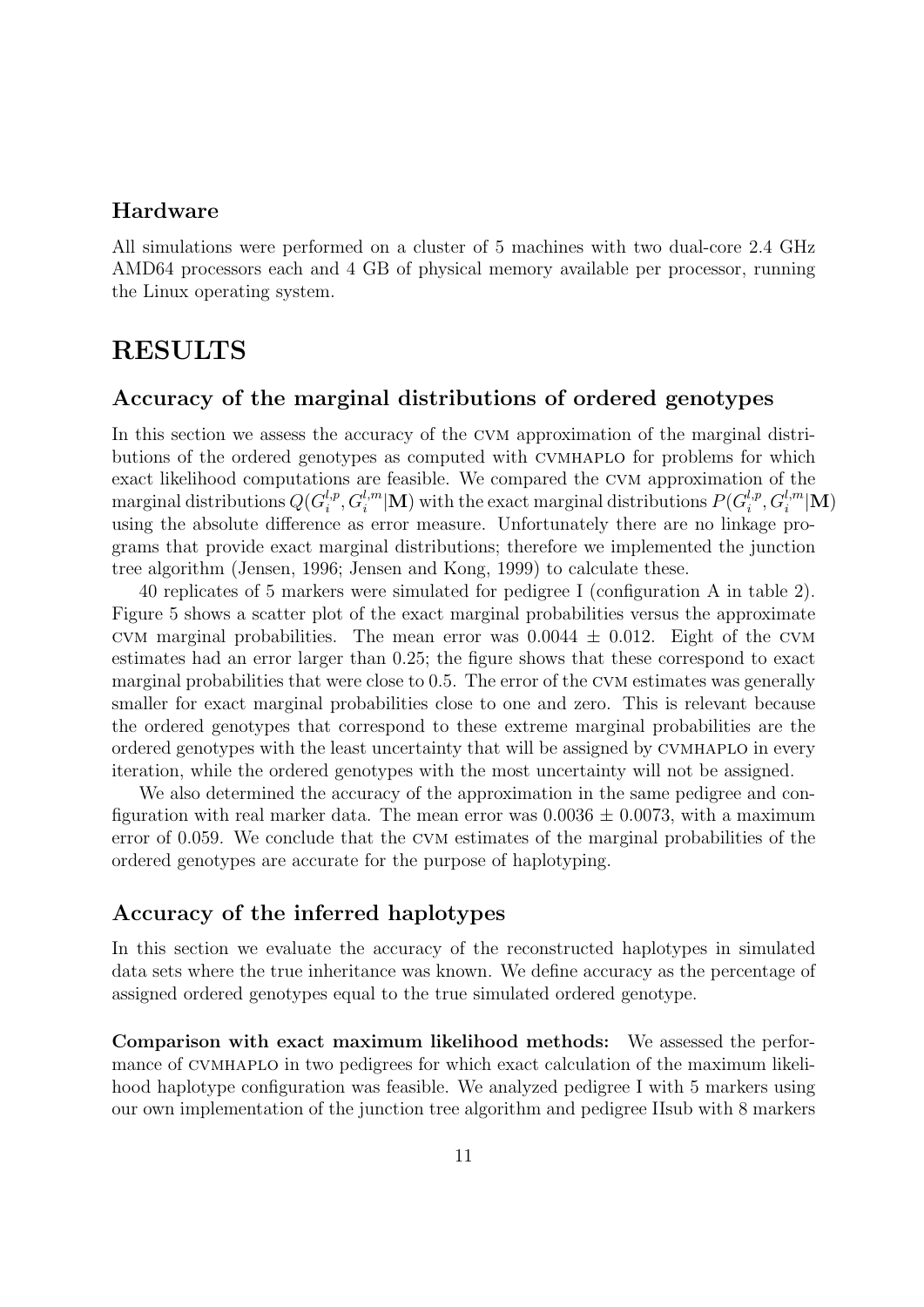using SUPERLINK (configuration B and G in table 2). Replicates were simulated with  $30, 40, \ldots, 90\%$  of the individuals genotyped for all markers. The genotyped individuals were chosen at random. For each percentage of genotyped individuals 40 replicates were simulated, resulting in a total number of 280 replicates per pedigree.

Column two and three in table 3 show that the accuracy of respectively the exact maximum likelihood haplotype configuration and the haplotype configuration obtained with CVMHAPLO were similar for all percentages of genotyped individuals, for both pedigrees. The fourth and fifth column show the log-likelihoods  $\log P(G_{\text{assigned}}, \mathbf{v}_{\text{assigned}}, \mathbf{M})$ of the corresponding haplotype configurations. For both pedigrees the log-likelihoods of cvmhaplo were very close to the exact maximum log-likelihoods when the percentage of genotyped individuals was high, and slightly lower when the percentage of genotyped individuals was low. Although in theory higher likelihoods should result in higher accuracies, we find that the differences in the likelihoods did not significantly affect the accuracy.

We also performed a partial haplotype reconstruction where we used the confidence measure (1) as a stopping criterion. The sixth column in the table shows the accuracy of the haplotype configuration obtained from the iteration  $n$  of CVMHAPLO where the confidence in the assignment was 99 %. Indeed, independently of the percentage of genotyped individuals the accuracy of this partial haplotype configuration was approximately 99 %. The last column shows that the percentage of assigned ordered genotypes in the partial haplotype configuration decreased when fewer individuals had genotype information. In pedigree I the percentage of assigned ordered genotypes was lower than the percentage of genotyped individuals, while it was higher in pedigree IIsub, indicating a non-trivial dependence of the accuracy on the structure of the pedigree and distribution of the genotyped individuals over the pedigree. These results show that (1) provides a useful stopping criterion to obtain partial assignments of high accuracy.

To assess the performance of cvmhaplo in the real data sets of pedigree I and IIsub, we performed the simulations of table 3, however simulating genotype data for the same individuals as in the real data set (configuration A and H in table 2) rather than for individuals selected at random. For pedigree I we found that the log-likelihoods of cvmhaplo were on average 2.03% lower than the exact maximum log-likelihood, but that the accuracy was higher (75.95 % and 73.02 %, respectively). For pedigree IIsub we found that the log-likelihoods of cvmhaplo were on average 2.02% lower than the exact maximum loglikelihood, but that the accuracies were comparable  $(91.56\%$  and  $92.05\%$ , respectively). These results are compatible with the results of table 3: when the pedigree contains untyped individuals the accuracy of cvmhaplo is comparable to the accuracy of the exact maximum likelihood approach, while the log-likelihoods are slightly lower.

When applied to the real data sets of pedigree I and pedigree IIsub, CVMHAPLO yielded a haplotype configuration with a log-likelihood that was 2.3 % lower than the exact maximum log-likelihood for pedigree I, and a log-likelihood that was equal to the exact maximum log-likelihood for pedigree IIsub. These results suggest that cvmhaplo will also accurately infer haplotypes in the real data sets.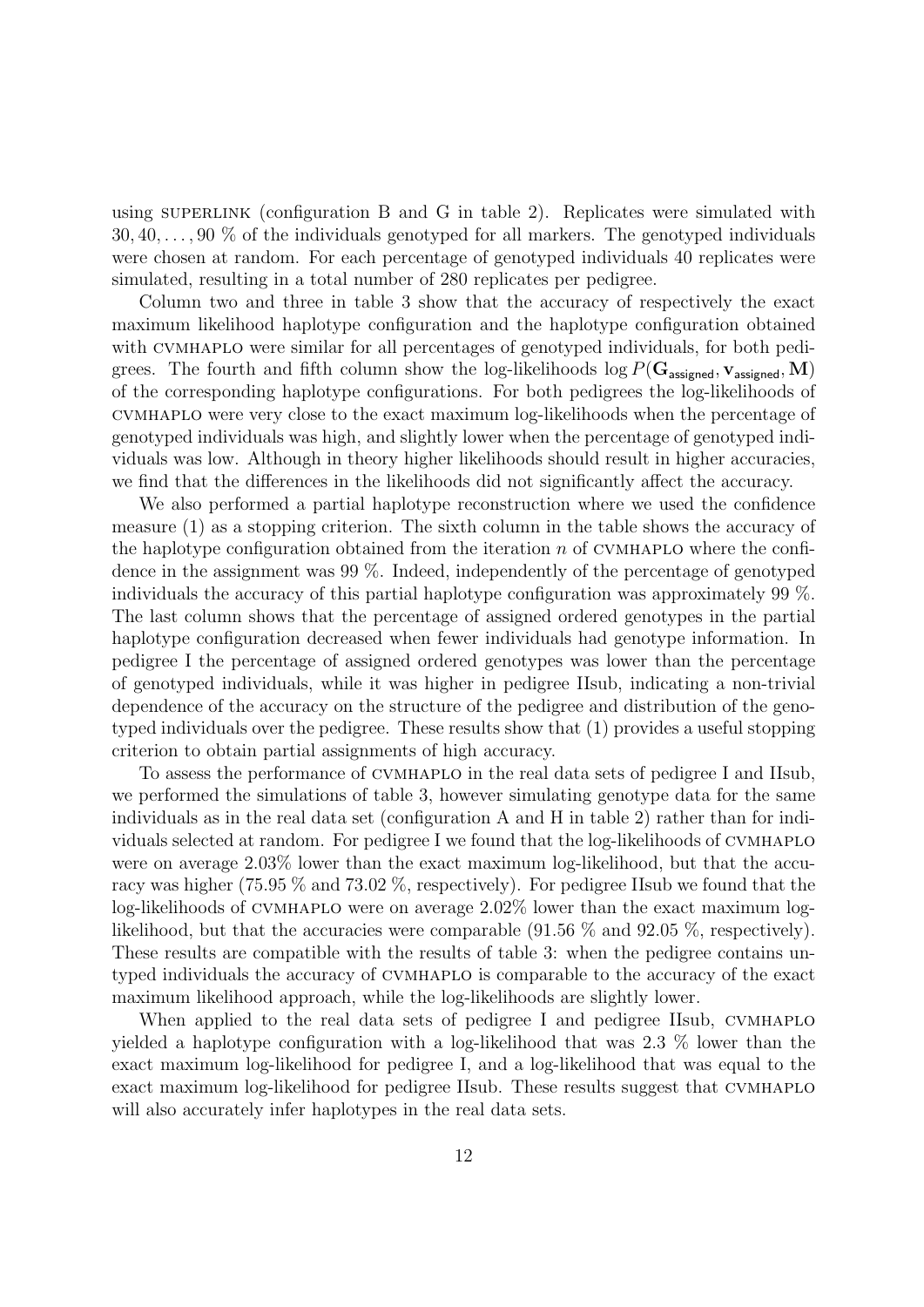We conclude that the accuracy of the haplotype configurations inferred with CVMHAPLO was high and similar to the accuracy of exact maximum likelihood haplotype configurations.

Comparison with simwalk2: For pedigree I 40 replicate data sets with 20 markers were simulated and for pedigree II 8 replicate data sets with 8 markers were simulated (respectively configuration C and F in table 2). The number of replicates for pedigree II was relatively small due to the long computation times of simwalk2. Exact computation of the maximum likelihood haplotype configuration was not feasible in these data sets. Figure 6 shows the accuracy as a function of the percentage of assigned ordered genotypes of cvmhaplo and simwalk2 for both pedigrees.

By default, SIMWALK2 assigns only a subset of the alleles from the unordered marker data, the size of which depends on the informativeness of the marker data (the two leftmost data points 'simwalk2 (all)' and 'simwalk2 (genotyped)' in figure 6). The subset consists of those alleles that are transmitted to an observed genotype given the inheritance vector of the (approximate) maximum likelihood configuration.  $SIMWALK2$ can also be forced to assign all alleles in the haplotypes (the two rightmost data points 'simwalk2 (all)' and 'simwalk2 (genotyped)' in figure 6). Depending on the number of iterations, cvmhaplo infers anywhere between zero and all of the ordered genotypes.

When all alleles in the haplotypes are assigned  $(100\%$  on the horizontal axis), the accuracy of cvmhaplo was not signficantly different from the accuracy of simwalk2, both on the subset of genotyped individuals and the full pedigree. As expected, the accuracy of simwalk2 and cvmhaplo was higher in the subset of genotyped individuals. The likelihoods of the haplotype configurations inferred with CVMHAPLO were slightly lower than the likelihoods of the haplotype configurations inferred with SIMWALK2: in pedigree I the mean difference in the log-likelihood was  $-1.6\% \pm 1.2\%$ ; in pedigree II the mean difference was  $-3.3\% \pm 2.3\%$ . Apparently the lower likelihoods did not significantly affect the overall accuracy, in agreement with our previous results.

In the case of partial assignments, we infer from figure 6 that the accuracy of  $\text{SIMWALK2}$ and cvmhaplo are similar for the genotyped individuals, and that the accuracy of cvmhaplo is significantly higher for the individuals without genotype information. The accuracy of cvmhaplo was very high when only the ordered genotypes with high confidence (eq. 1) were assigned, and decreased as more ordered genotypes were assigned. In contrast, the criterion used by simwalk2 to flag the alleles that could be assigned with certainty was more coarse. This difference was more pronounced in pedigree I than in pedigree II. We attribute this difference to a large extent to the larger percentage of missing data in pedigree I. We conclude that cvmhaplo gives more accurate partial assignments than simwalk2 when the percentage of missing values is high.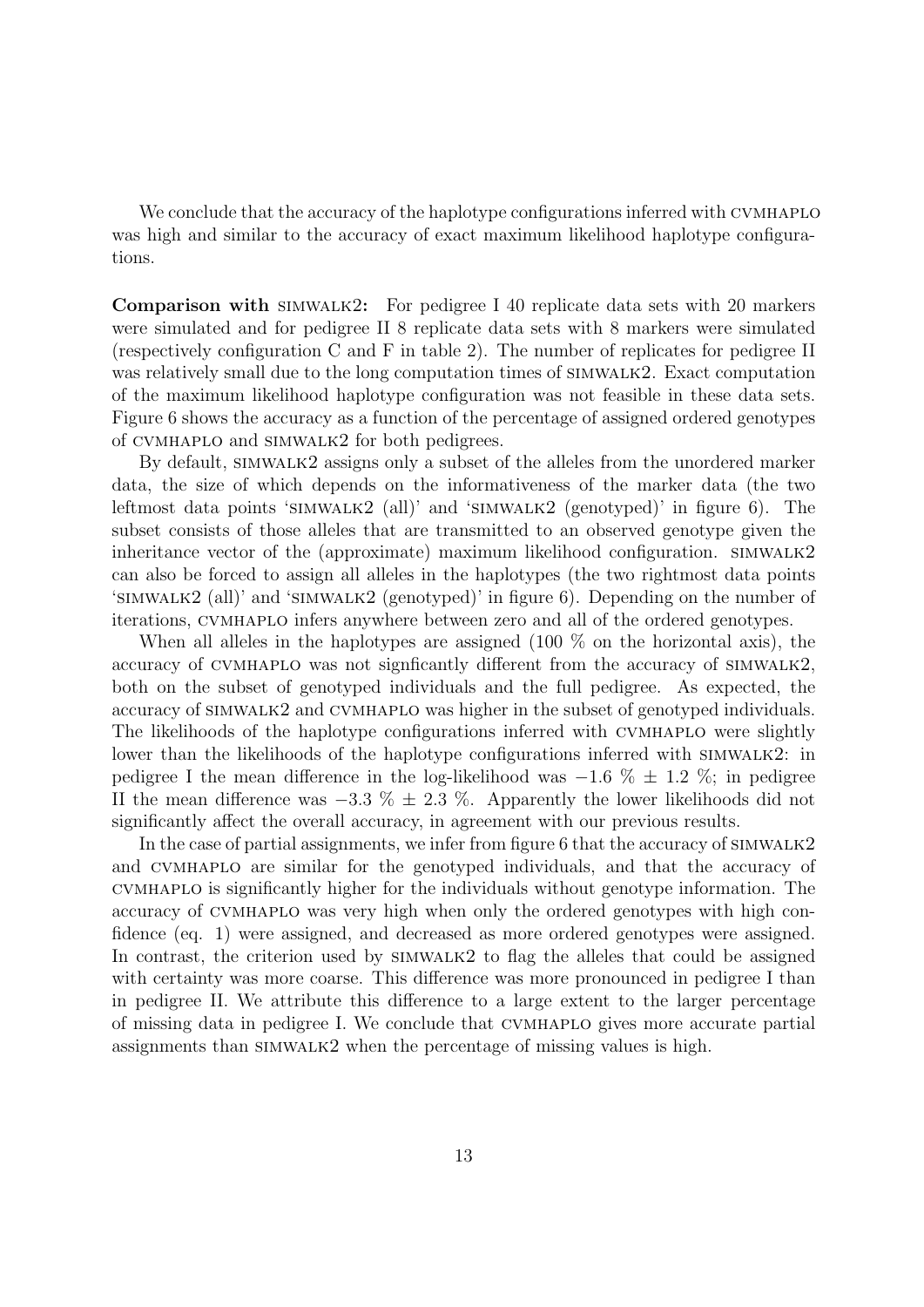Scaling with the number of markers: To assess the scaling of the accuracy of cvmhaplo with the number of markers, we analyzed 10 replicates with 20 markers and 10 replicates with 200 markers for pedigree I (configuration C and D in table 2, respectively). In order to obtain replicates with comparable marker informativeness, the replicates with 200 markers consisted of 10 adjacent blocks of the markers in the replicates with 20 markers. Analysis of the replicates with 200 markers with cvmhaplo was feasible, whereas simwalk2 did not converge in reasonable time (one week for a single replicate).

Figure 7 shows that the average accuracy for the replicates with 20 markers and 200 markers was similar. We conclude that the accuracy of CVMHAPLO does not degrade with the number of markers.

The effect of marker-marker linkage disequilibrium: We investigated the effect of marker-marker linkage disequilibrium  $(LD)$  on the accuracy of the haplotype reconstruction of CVMHAPLO and SIMWALK2. For pedigree I, LD was generated as follows. Five haplotype blocks each containing four markers were defined. Next, for each block a pool of four haplotypes with randomly chosen frequencies was created; the resulting mean pairwise LD coefficient  $|D'|$  was  $0.85 \pm 0.28$  for markers within a haplotype block. For pedigree II LD was generated by assuming a single haplotype block with a pool of 25 haplotypes with randomly chosen frequencies. This resulted in a mean pair-wise LD coefficient  $|D'|$ was  $0.59 \pm 0.36$ . For each block the haplotypes of the founders were assigned by sampling a haplotype from the corresponding pool, and the haplotypes for the non-founders were obtained by gene-dropping, whereby recombination between markers within a block was allowed. Thus, the alleles of markers in different blocks were assumed to be in equilibrium. For pedigree I and II respectively 40 and 8 replicates were simulated. These were analyzed using the correct marginal allele frequencies (obtained by marginalizing the true haplotype frequencies), however under the assumption of linkage equilibrium between the markers. Thus, the replicates were analyzed using an incorrect model. The results were compared to results obtained with an equal number of replicates simulated under the assumption of linkage equilibrium and the same marginal allele frequencies. Both LD and non-LD replicates are shown as configuration E and F in table 2.

We did not find a significant effect of LD on the accuracy of the inferred haplotypes for pedigree I and II, neither for the genotyped individuals nor for the individuals without genotype information (results not shown). We found this to be the case for both  $CVMHAPLO$  and  $SIMWALK2$ . In the presence of LD we also observed that the log-likelihood of the fully reconstructed cvmhaplo haplotype configurations were slightly lower than the log-likelihood of the haplotype configurations of simwalk2, similar to what we found in data sets simulated without LD. Thus we expect the effect of marker-marker LD, which may be assumed to be present in real data sets, on the accuracy of the inferred haplotypes to be small.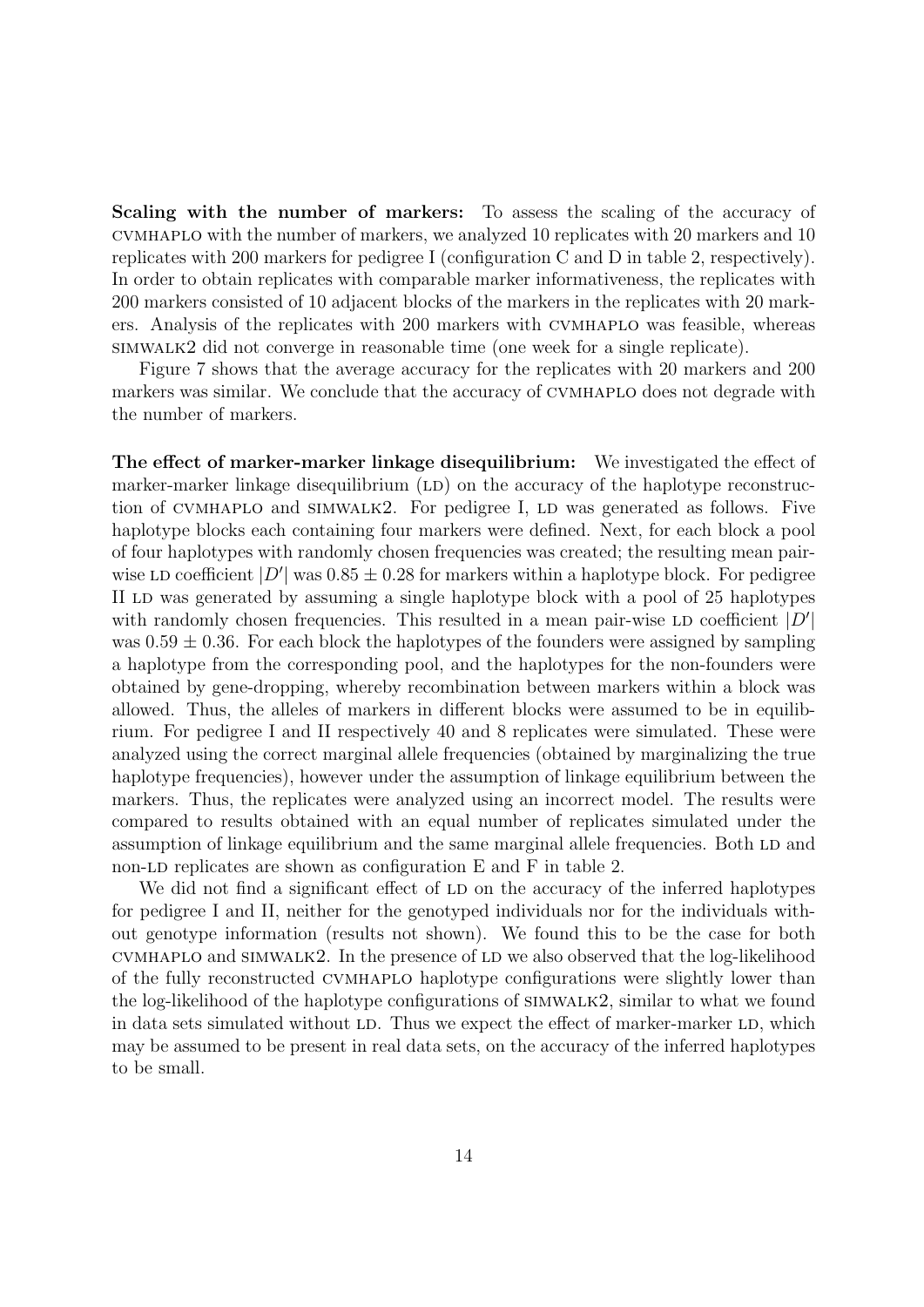Evaluation of the confidence measure: Figure 6 demonstrates that it would be useful to have an indication of the reliability of the (partial) haplotype configuration, as the accuracy decreased significantly when a larger subset of ordered genotypes was assigned. For these replicates we therefore compared the confidence level from eq. 1 to the accuracy of the (partial) haplotype configuration inferred in iteration  $n$  of CVMHAPLO, for all  $n$ . Figure 8 shows for a given confidence level the mean accuracy of the corresponding haplotype configurations, where the leftmost circle and square data point correspond to the haplotype configurations where all the ordered genotypes were assigned (the haplotypes obtained in the final iteration). We see that for pedigree I the confidence was lower than the accuracy, but still highly correlated with it. For pedigree II the confidence of the haplotype configurations gave a very good indication of the accuracy. The difference is most likely due to the fact that the marker data in pedigree II were more informative than in pedigree I. We conclude that the confidence measure (1) gives a useful indication of the accuracy (assuming absence of genotype errors) and may be used to control the accuracy of the inferred haplotypes.

### Comparison of computation time and memory usage

Finally we report the computation time and memory usage for all the experiments that were performed. For cvmhaplo we report the computation time of the marginal posterior distributions (computed in the first iteration) and the computation time of the full reconstruction (computation time of all subsequent iterations) separately. When applicable we report the values for simwalk2 and for the exact computation with the junction tree algorithm.

For all analyses performed with CVMHAPLO we used a fixed value of  $p = 0.5\%$  for the percentage of ordered genotypes assigned in every iteration, independent of the number of markers and individuals. Theoretically, for a fixed percentage  $p$  computation time of cvmhaplo is expected to scale linearly with the number of markers and approximately linearly with the number of individuals depending on the pedigree structure, which is confirmed by the results shown in table 4. Although CVMHAPLO required more memory, it was significantly more efficient than simwalk2 for the complex pedigree II, and scaled more favorably with the number of markers.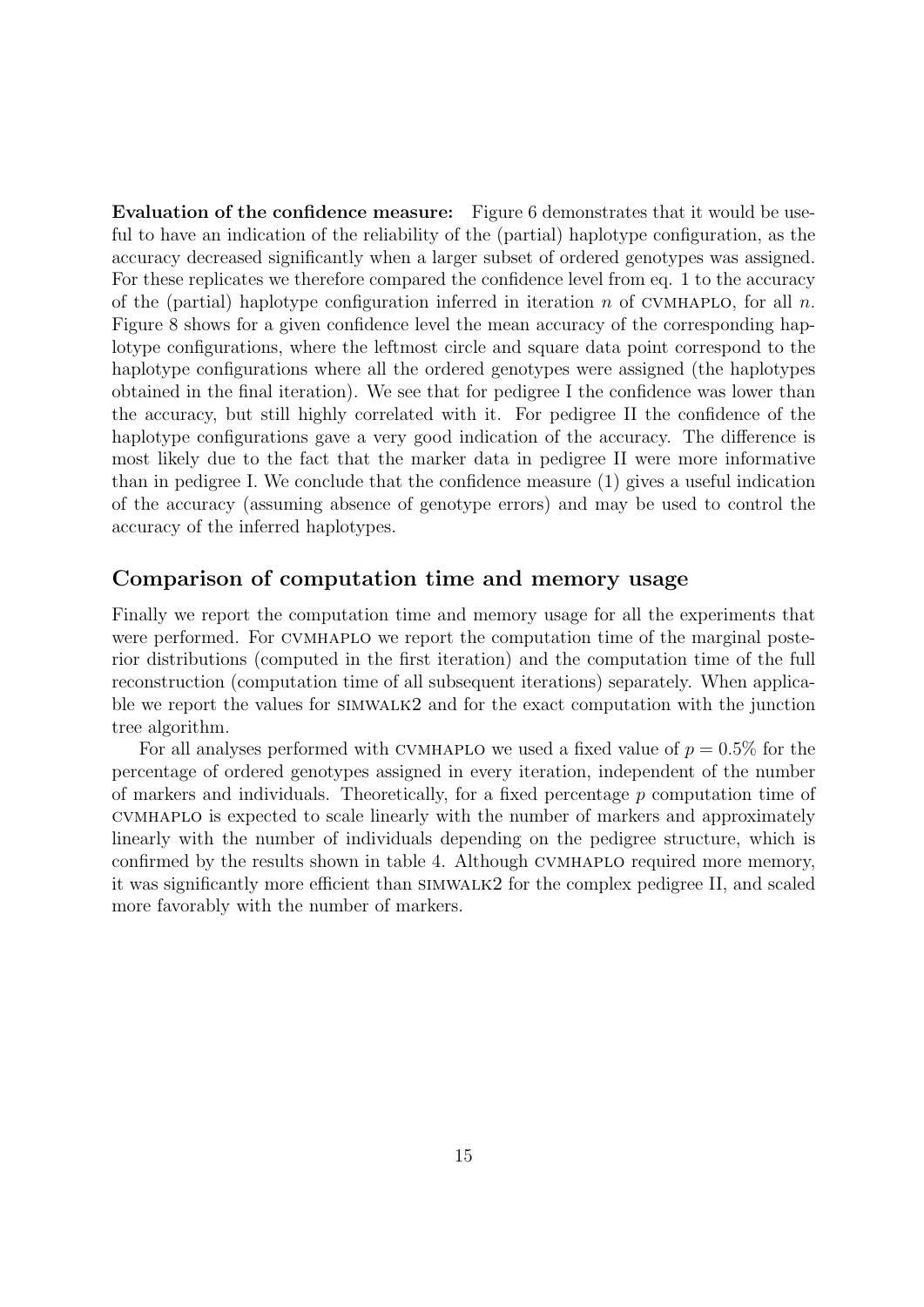# DISCUSSION

In order to obtain useful results with maximum likelihood methods, it must be assumed that the distribution of the parameters that are being estimated (for the purpose of haplotype inference these are the ordered genotypes) is peaked around the maximum likelihood solution. If genotype information is available for all individuals and markers, this assumption is generally valid, however, if there are many missing genotypes this assumption may not be valid. Although a maximum likelihood estimate will yield the most likely value of the parameters given the observations, it is not guaranteed that all parameters can be inferred with certainty. Indeed, as we have shown in our experiments, the accuracy of a partial haplotype configuration can be significantly different from a full haplotype reconstruction. Therefore in the case of missing marker data there is a clear need to monitor the quality of the haplotype inference and we suggest to use equation 1 for this purpose. Our results indicate that it can be used to obtain partial haplotype configurations of high accuracy.

In this light it is interesting to note that although our approach does not explicitly maximize the likelihood, it inferred haplotype configurations with nearly optimal likelihood when full genotype information was available. In case of missing genotypes, the log-likelihood of the inferred haplotype configurations was ∼ 2 percent lower than the exact maximum log-likelihood; however the accuracy was not significantly different. Our results suggest that the assignments that are suboptimal in the sense of the likelihood are limited to the ordered genotypes that cannot be inferred with high certainty from the marker data.

An important parameter of CVMHAPLO is  $p$ , the percentage of ordered genotypes assigned in every iteration. In general, for smaller values of  $p$  the accuracy will be higher and the computation times longer. In our experience values of  $p$  smaller than 0.5% did not yield significantly higher accuracies. With  $p = 0.5\%$  only 4 replicates of the ∼ 700 replicates analyzed the algorithm required a restart with  $p = 0.25\%$ . For higher values of p the number of replicates where cvmhaplo made an inconsistent assignment increased somewhat. Therefore we recommend to use the default value of  $p = 0.5\%$ , but it can be adjusted by the user. When an inconsistent assignment has been detected we expect that it is not necessary to completely restart the algorithm as we do now, but that it may also suffice to reset the algorithm only a few iterations backwards. In principle genotype elimination methods (Lange and Goradia, 1987; O'Connell and Weeks, 1998) can be used to detect and prevent incompatibe assignments. We plan to investigate whether more computationally inexpensive heuristics can be devised to prevent inconsistent assignments.

We compared our approach to the approximate maximum likelihood haplotyping algorithm of simwalk2, since like our approach, simwalk2 is a statistical approach that does not require absence of recombinations or tightly linked markers and does not assume the number of recombinations to be minimal. Furthermore, simwalk2 is commonly used by practitioners. In previous work on the estimation of parametric LOD scores in pedi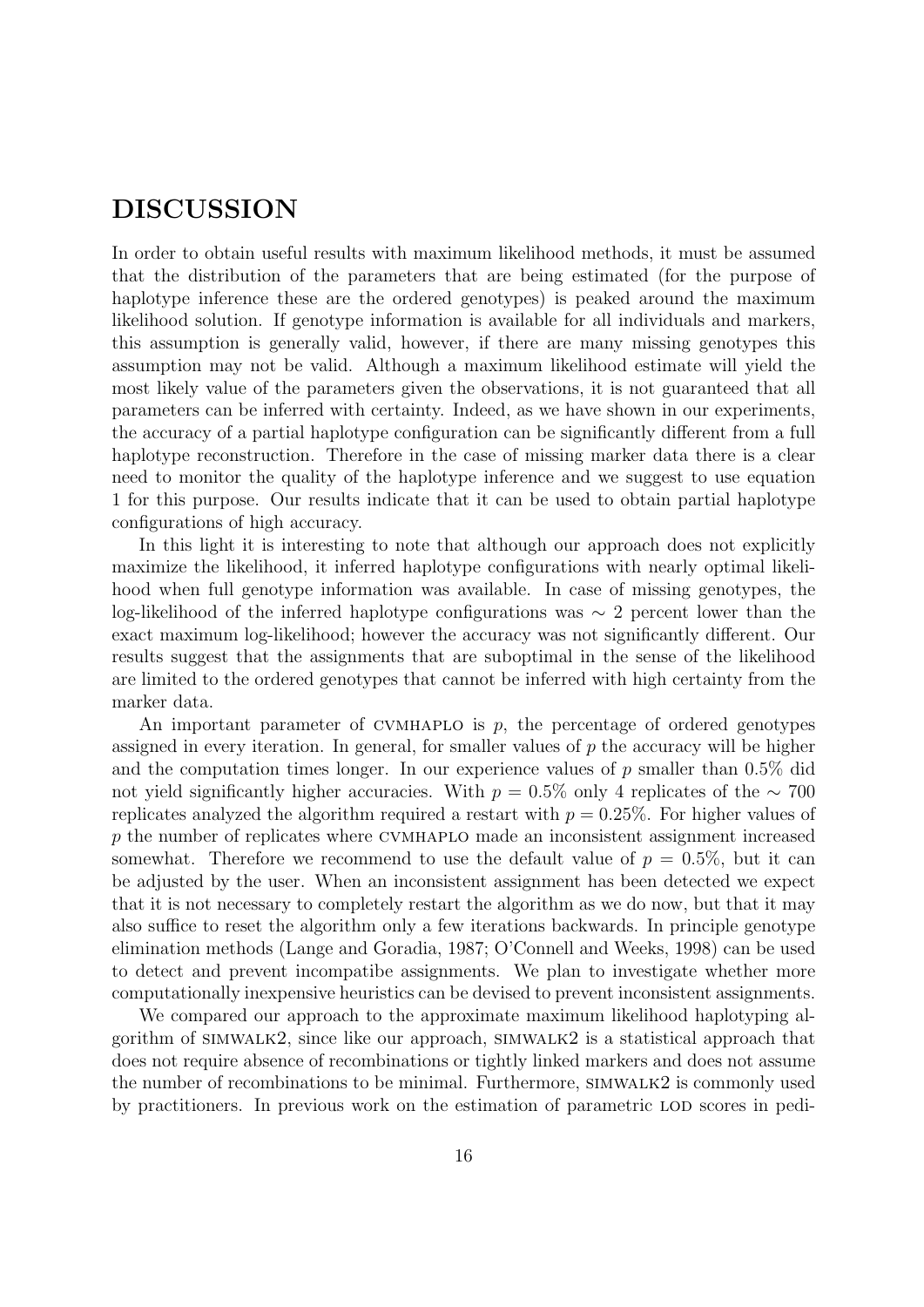grees without inbreeding (Albers et al., 2006), we showed that our approach based on the cvm was more efficient than the mcmc-sampler implemented in the computer program morgan (Thompson, 1994; Thompson and Heath, 1999; George and Thompson, 2003). Since morgan has no option for haplotyping and cannot be applied to general pedigrees, we believe a comparison here would not be of added value. We also considered the Integer Linear Programming algorithm implemented in PEDPHASE (Li and Jiang, 2004), since this algorithm does not require absence of recombinations. On the simulated data sets for pedigree I (configuration C in table 2), the accuracy was on average 10  $\%$ lower than that of CVMHAPLO, and the log-likelihoods were on average 50  $\%$  lower than those of simwalk2. It could not analyze the real and simulated data sets (configuration  $F$ ) for pedigree II within one week. The Block-Extension algorithm in PEDPHASE produced inconsistent output for the data sets simulated for pedigree I and terminated with error status for the data sets simulated for pedigree II. Finally, on simulated data (400 snps covering 100 cM) in a pedigree of 400 outbred mice, where a small number of parents had many offspring, we found that our approach was more accurate than the approach described by Windig and Meuwissen (2004), although it was less efficient (results not shown). This approach requires that sufficient genotyped offspring are available for each parent and therefore we expect that it will be less accurate than SIMWALK2 and cvmhaplo on the data sets considered in this article, especially for pedigree I. For these reasons we have not included this approach in our comparison.

Like simwalk2, our haplotype inference algorithm currently does not explicitly account for linkage disequilibrium between the markers. In dense SNP panels, such as the Affymetrix 10K and Illumina 6K panels, significant marker-marker LD has been shown to be present (Peralta et al., 2005). LD can lead to a bias in LOD scores when the marker alleles are assumed to be in equilibrium, especially when parental genotypes are missing (Huang et al., 2004; Abecasis and Wigginton, 2005). Our finding that there was no significant effect of LD on the accuracy appears to be in contradiction, but we believe the difference can be explained by the fact that we evaluated the accuracy of a single haplotype configuration, while Huang et. al investigated lod scores, which may be more sensitive to violations of the assumption of linkage equilibrium. The issue of LD is a modeling issue and therefore in principle unrelated to the issue of the quality of the cvm approximation, although, of course, the quality of the cvm approximation may depend on the model. The cvm approximation can be applied to any probabilistic model and in particular to a pedigree likelihood model that includes LD. Pair-wise modeling of LD between markers would not require a different choice of the clusters in the CVM approximation. This is a direction for further research.

We applied our algorithm to data sets consisting of SNP markers only. Currently our software does accept multi-allelic markers. Due to the increased state space in case of multi-allelic markers, the efficiency of our implementation is not as high as in the case of snps. Work is in progress to improve the efficiency for multi-allelic markers by applying additional preprocessing techniques and using clusters with fewer variables in the cvm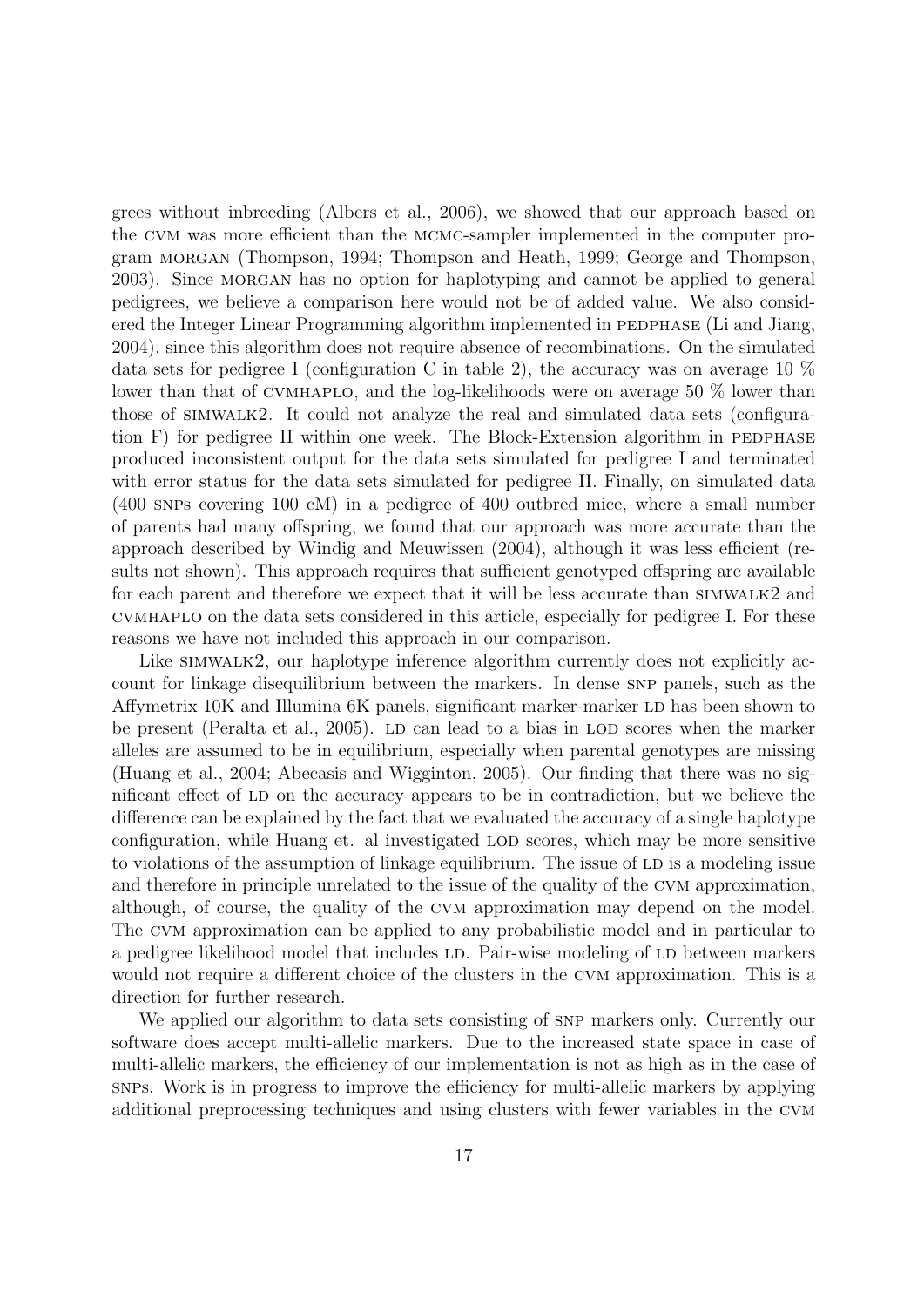approximation.

In this paper we assumed absence of genotyping errors. In practice this will rarely be the case. A simple heuristic for error detection is to locate unlikely double recombinants. These can be inferred from the marginal distributions over segregation indicators of adjacent loci, which can be trivially obtained from the cluster marginal distributions. However, it is preferable to use an error model as proposed by Sobel et al. (2002). Such an error model can be relatively easily incorporated into our approach, at the expense of a larger state space. Although the efficiency of cvmhaplo will be reduced, we believe that the additional computational expense may be well justified. In a preliminary analysis of a real data set of 1600 animals genotyped for 14 closely linked markers, we found that inclusion of an error model significantly reduced the number of unlikely recombinant haplotypes, which suggests that haplotype effects can be estimated with better power. These results will presented in a separate publication. We plan to incorporate the modelling of genotyping errors in future versions of cvmhaplo.

### Software

cvmhaplo can be obtained by contacting the first author.

# Acknowledgments

We are grateful to Addie Vereijken at Hendrix Genetics, Boxmeer, the Netherlands and Jim Stankovich at the Walter and Eliza Hall Institute of Medical Research, Melbourne, Australia for providing the data sets. We would like to thank the anonymous reviewers for their suggestions. This work was sponsored by the Dutch Technology Foundation (stw). We acknowledge the support of the Pascal Network of Excellence.

### References

- Abecasis, G. R., Cherny, S. S., Cookson, W. O., and Cardon, L. R. 2002. Merlin-rapid analysis of dense genetic maps using sparse gene flow trees. Nat Genet, 30:97–101.
- Abecasis, G. R. and Wigginton, J. E. 2005. Handling marker-marker linkage disequilibrium pedigree analysis with clustered markers. Am J Hum Genet, 77:754–767.
- Albers, C. A., Leisink, M. A. R., and Kappen, H. J. 2006. The Cluster Variation Method for efficient linkage analysis on extended pedigrees. BMC Bioinformatics, 7:S1.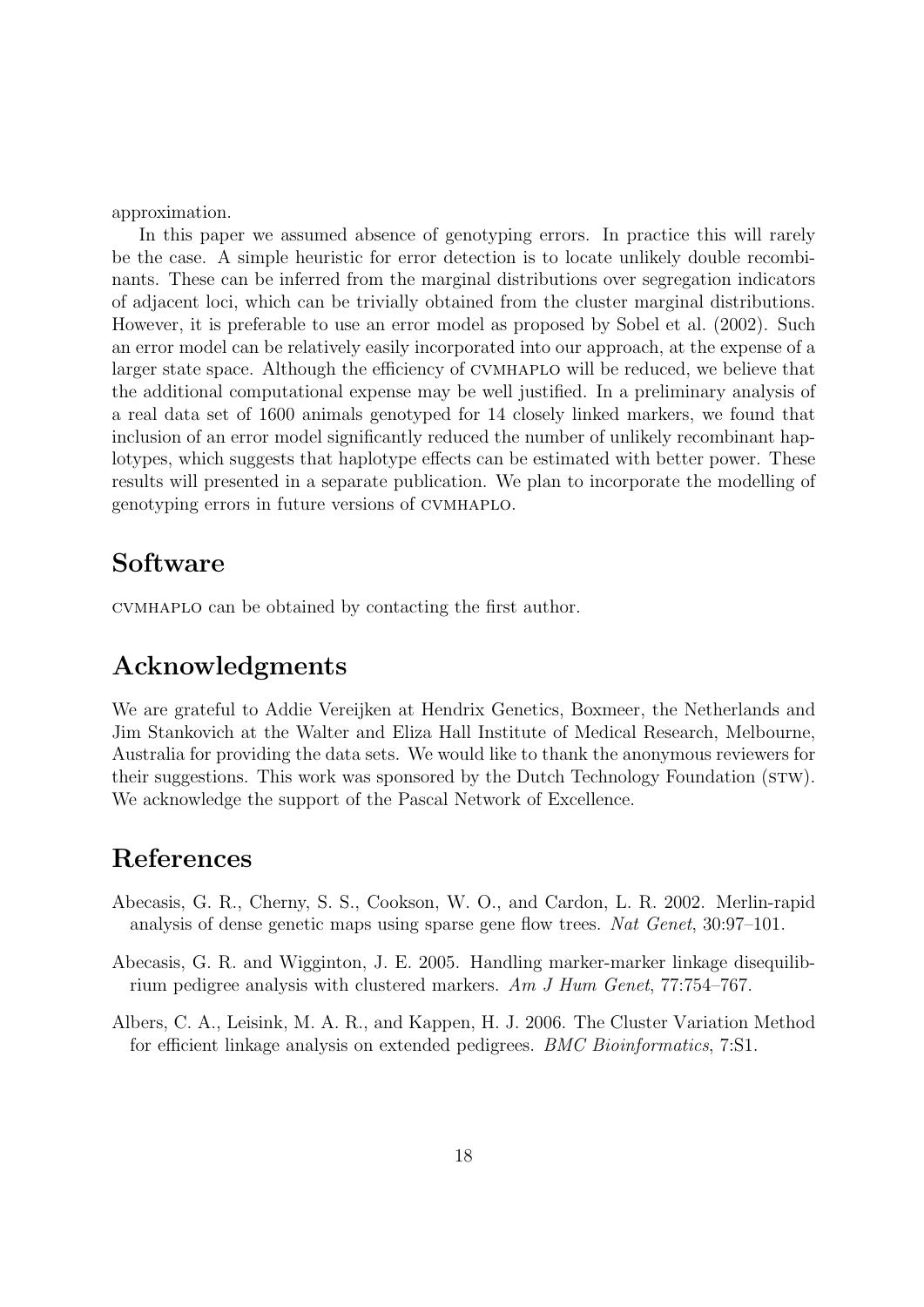- Baruch, E., Weller, J. I., Cohen, M., Ron, M., and Seroussi, E. 2005. Efficient inference of haplotypes from genotypes on a large animal pedigree. Genetics. doi:10.1534/genetics.105.047134.
- Fishelson, J., Dovgolevsky, N., and Geiger, D. 2005. Maximum likelihood haplotyping for general pedigrees. Human Heredity, 59:41–60.
- Fishelson, J. and Geiger, D. 2002. Exact genetic linkage computations for general pedigrees. Bioinformatics, 18:S189–S198.
- Gao, G., Hoeschele, I., Sorensen, P., and Du, F. 2004. Conditional probability methods for haplotyping in pedigrees. Genetics, 167:2055–2065.
- George, A. W. and Thompson, E. A. 2003. Discovering disease genes multipoint linkage analyses via a new Markov Chain Monte Carlo approach. Statistical Science, 18:515– 535.
- Heskes, T., Albers, C. A., and Kappen, H. J. 2003. Approximate inference and constrained optimization. In Proceedings of Uncertainty in AI, pages 313–320.
- Huang, Q., Shete, S., and Amos, C. I. 2004. Ignoring linkage disequilibrium among tightly linked markers induces false-positive evidence of linkage for affected sib pair analysis. Am J Hum Genet, 75:1106–1112.
- Jensen, C. S. and Kong, A. 1999. Blocking-Gibbs sampling for linkage analysis in large pedigrees with many loops. Am J Hum Genet, 65:885–902.
- Jensen, F. V. 1996. An introduction to Bayesian networks. UCL Press.
- Kikuchi, R. 1951. A theory of cooperative phenomena. Physical Review, 81:988.
- Kruglyak, L., Daly, M. J., Reeve-Daly, M. P., and Lander, E. S. 1996. Parametric and non-parametric linkage analysis: A unified multipoints approach. Am J Hum Genet, 58:1347–1363.
- Lange, K. and Goradia, T. M. 1987. An algorithm for automatic genotype elimination. Am J Hum Genet, 40:250–256.
- Lange, K. and Sobel, E. 1996. Descent graphs in pedigree analysis application to haplotyping, location scores, and marker-sharing statistics. Am J Hum Genet, 58:1323–1337.
- Lauritzen, S. L. 1996. Graphical models. Oxford University Press.
- Lauritzen, S. L. and Sheehan, N. A. 2003. Graphical models for genetic analyses. Statistical Science, 4:489–514.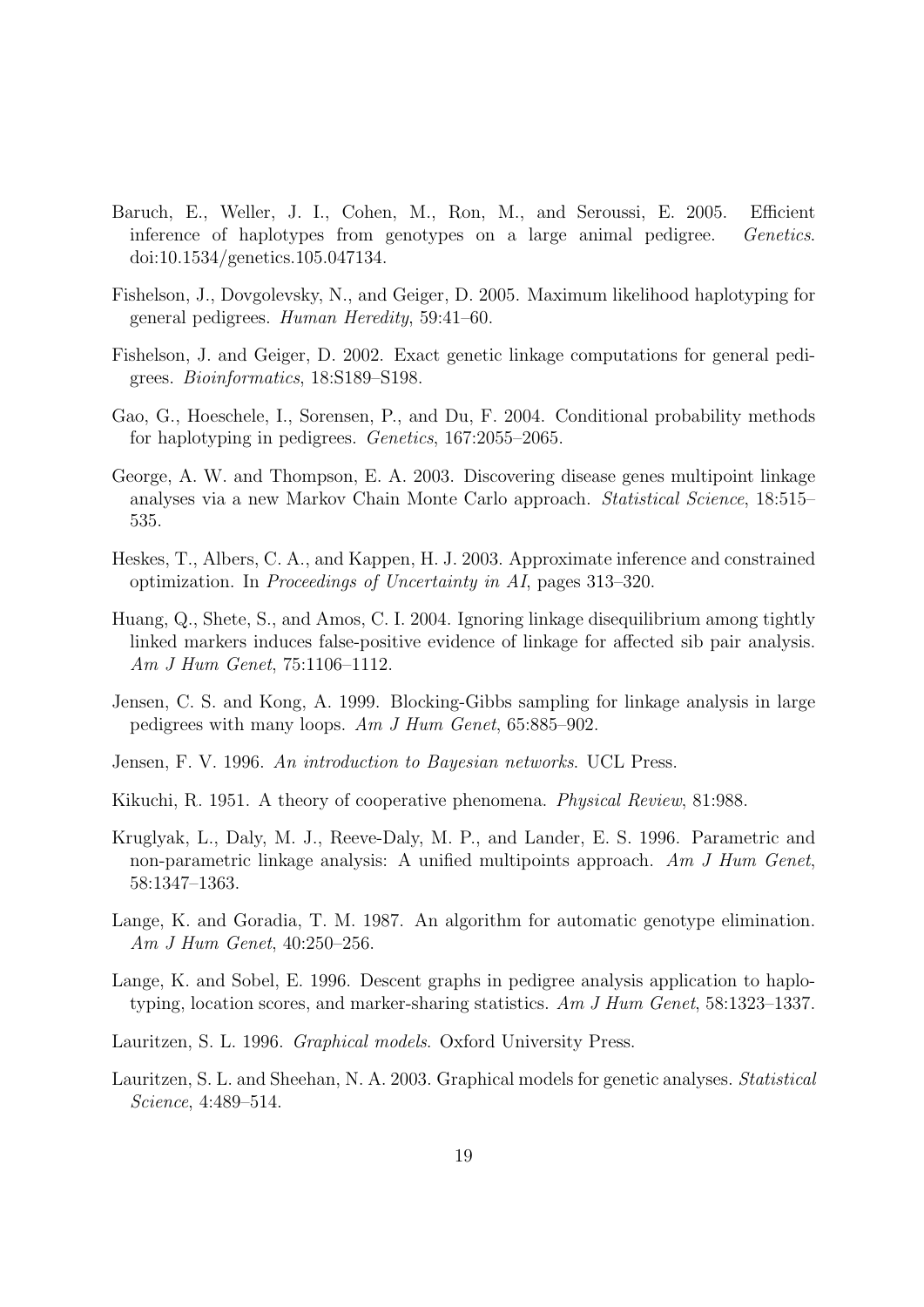- Li, J. and Jiang, T. 2004. An exact solution for finding minimum recombinant haplotype configurations on pedigrees with missing data by integer linear programming. In Proc.  $RECOMB04$ , pages 101–110.
- McEliece, R. J., MacKay, D. J. C., and Cheng, J. F. 1998. Turbo decoding as an instance of Pearl's 'Belief Propagation' algorithm. IEEE Journal on Selected Area's in Communication, 16:140–152.
- Morita, T. 1990. Cluster Variation Method and Moebius inversion formula. J Stat Phys, 59:819–825.
- Mukhopadhyay, N., Almasy, L., Schroeder, M., Mulvihill, W. P., and Weeks, D. E. 2005. Mega2: Data-handling for facilitating genetic linkage and association analyses. Bioinformatics, 21:2556–7.
- Murphy, K. P., Weiss, Y., and Jordan, M. I. 1999. Loopy Belief Propagation for approximate inference an empirical study. In Proceedings of Uncertainty in AI, pages 467–475.
- O'Connell, J. R. and Weeks, D. E. 1998. PedCheck: A program for identificationn of genotype incompatibilities in linkage analysis. Am J Hum Genet, 63:259–266.
- Pearl, J. 1988. Probabilistic Reasoning in Intelligent Systems Networks of Plausible Inference. Morgan Kaufmann Publishers Inc.
- Peralta, J. M., Dyer, T. D., Warren, D. M., Blangero, J., and Almasy, L. 2005. Linkage disequilibrium across two different single-nucleotide polymorphism genome scans. In Genetic Analysis Workshop 14: Microsatellite and single-nucleotide polymorphism, volume 6(Suppl 1), page S86.
- Qian, D. and Beckmann, L. 2002. Minimum-recombinant haplotyping in pedigrees. Am J Hum Genet, 70:1434–1445.
- Sobel, E., Papp, J. C., and Lange, K. 2002. Detection and integration of genotyping errors in statistical genetics. Am J Hum Genet, 70:496–508.
- Thomas, A., Abkevich, V., and Bansai, A. 2000. Multilocus linkage analysis by Blocked Gibbs Sampling. Statistics and Computing, 10:259–269.
- Thompson, E. A. 1994. Monte Carlo likelihood in genetic mapping. Stat Sci, 9:355–366.
- Thompson, E. A. and Heath, S. C. 1999. Estimation of conditional multilocus gene identity among relatives. 33:95–113.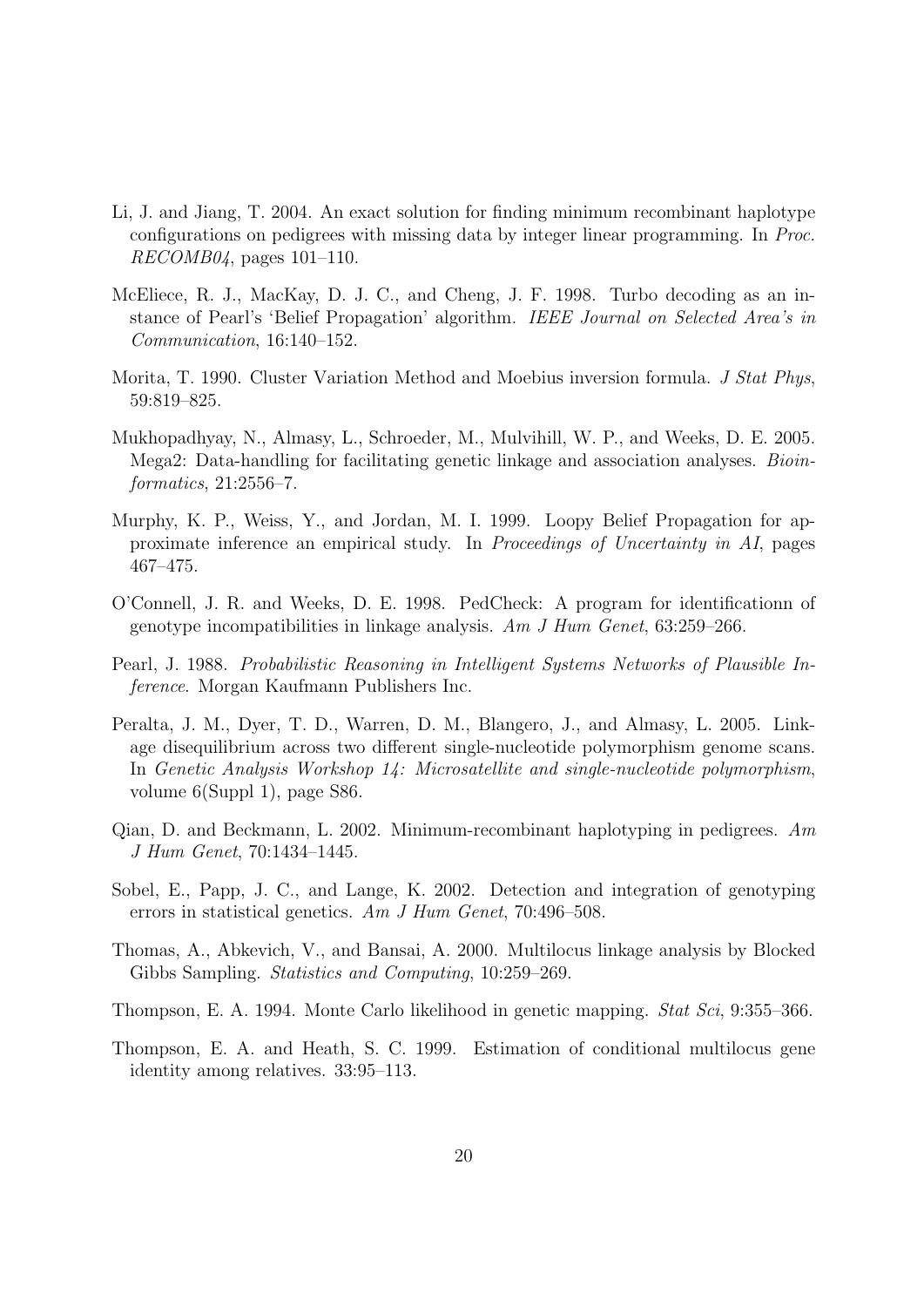- Weiss, Y. 1997. Interpreting images by propagating bayesian beliefs. In Advances in Neural Information Processing Systems 9, pages 908–915.
- Wijsman, E. 1987. A deductive method of haplotype analysis in pedigrees. Am J Hum Genet, 41:356–373.
- Windig, J. J. and Meuwissen, T. H. E. 2004. Rapid haplotype reconstruction in pedigrees with dense marker maps. J. Anim. Breed. Genet., 121:26–39.
- Yedidia, J. S., Freeman, W. T., and Weiss, Y. 2005. Constructing free-energy approximations and generalized Belief Propagation algorithms. IEEE Transactions on Information Theory, 51:2282–2312.
- Zhang, K., Sun, F., and Zhao, H. 2005. HAPLORE: a program for haplotype reconstruction in general pedigrees without recombination. Bioinformatics, 21:90–103.

# Appendix

We use the formalism of Bayesian networks (Pearl, 1988; Lauritzen, 1996; Fishelson and Geiger, 2002; Lauritzen and Sheehan, 2003) to represent the probability distribution that describes the problem of linkage analysis. The probability distribution is given by the product of conditional probability tables defined on subsets of a low, tractable number of variables. This facilitates the application of the Cluster Variation Method, which requires a set of tractable potential functions as input for the approximation.

A Bayesian network representation: The full probability distribution is given by

$$
P(\mathbf{M}, \mathbf{v}, \mathbf{G} | \mathbf{m}, \theta) =
$$
\n
$$
\prod_{i \in \mathbf{F}, \mathbf{N} \mathbf{F}} \prod_{l} P\left(M_i^l | G_i^{l, p}, G_i^{l, m}\right) \times
$$
\n
$$
\prod_{i \in \mathbf{N} \mathbf{F}} \prod_{l} P\left(v_i^{l, p} | v_i^{l-1, p}, \theta_{l, l-1}\right) P\left(v_i^{l, m} | v_i^{l-1, m}, \theta_{l, l-1}\right) \times
$$
\n
$$
\prod_{i \in \mathbf{N} \mathbf{F}} \prod_{l} P\left(G_i^{l, p} | v_i^{l, p}, G_{\text{fa}(i)}^{l, p}, G_{\text{fa}(i)}^{l, m}\right) P\left(G_i^{l, m} | v_i^{l, m}, G_{\text{mo}(i)}^{l, p}, G_{\text{mo}(i)}^{l, m}\right) \times
$$
\n
$$
\prod_{i \in \mathbf{F}} \prod_{l} P\left(G_i^{l, p} | \mathbf{m}^l\right) P\left(G_i^{l, m} | \mathbf{m}^l\right).
$$
\n(3)

Here fa(i) and mo(i) represent the father and mother of individual i, respectively. The second line in this equation represents the observation model, i.e. the probability of the observed genotype conditional on the true ordered genotype, and incorporates the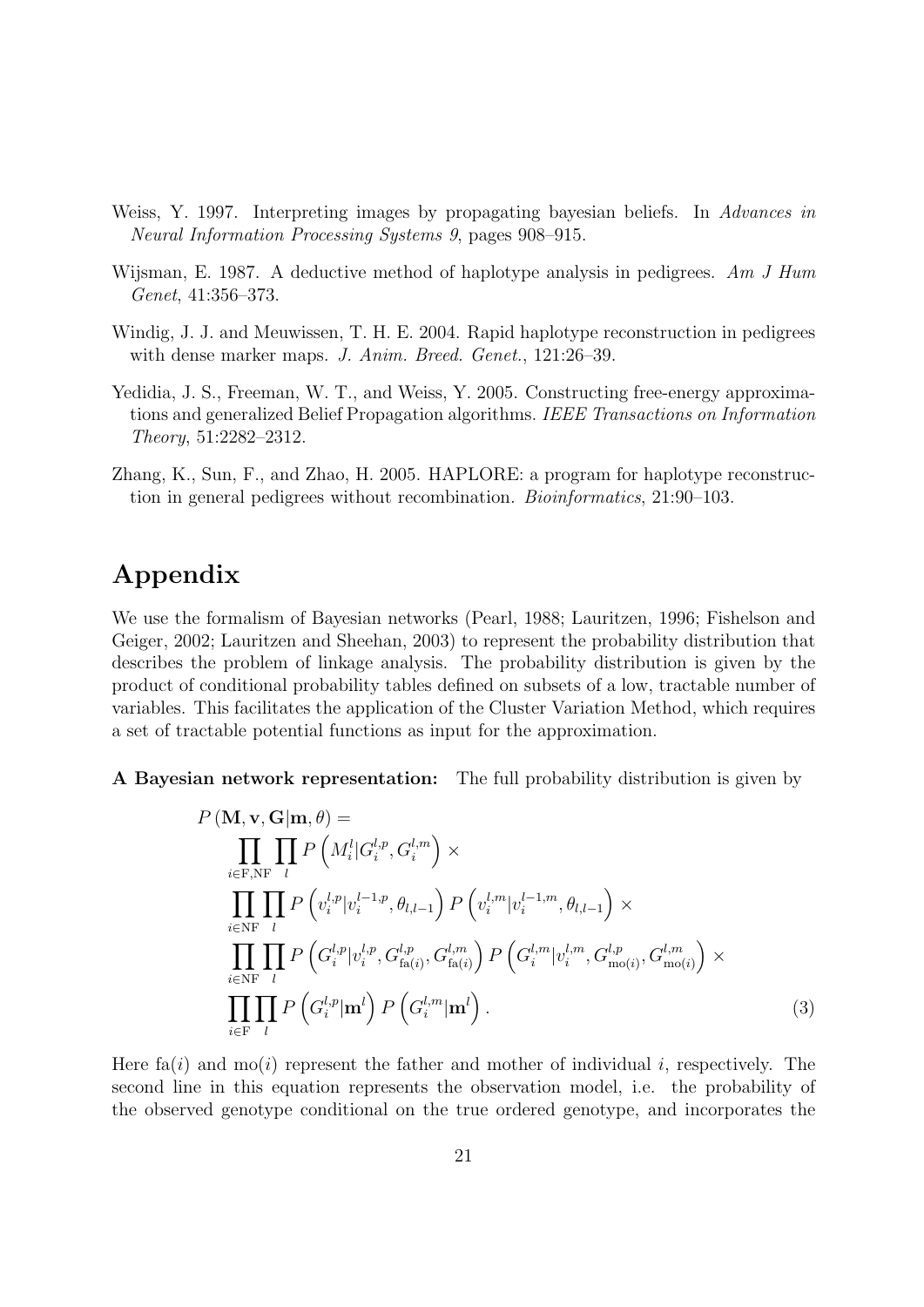unknown phase of the observed genotype. The third line represents the recombination model parameterized by the recombination frequencies between the adjacent markers  $l-1$ and  $l$ , for  $l > 1$ . The fourth line represents the paternal and maternal allele transmission from parents to children. The last line represents the prior allele distributions. Here, Hardy-Weinberg equilibrium of the alleles within a marker and linkage equilibrium between alleles of different markers is assumed. We assume that  $m, \theta$  are given as well as the  $M_i^l$  of the person-markers with genotype information.

The Cluster Variation Method: In this section we describe the cvm for the case that no ordered genotypes have been assigned and only unordered genotype observations are available. The case in which ordered genotype assignments are available does not require a different treatment, as assignments of ordered genotypes can be modelled as observed genotypes for which both the value of the two alleles and the ordering of the alleles is known.

The idea of the Cluster Variation Method (Kikuchi, 1951; Morita, 1990; Yedidia et al., 2005) is to approximate the intractable probability distribution

$$
P(\mathbf{v}, \mathbf{G}|\mathbf{M}, \mathbf{m}, \theta) = \frac{P(\mathbf{M}, \mathbf{v}, \mathbf{G}|\mathbf{m}, \theta)}{P(\mathbf{M}|\mathbf{m}, \theta)}
$$

in terms of marginal distributions on overlapping subsets of variables, i.e. the clusters. It requires specification of the set of clusters  $B = {\alpha_1, \alpha_2, \ldots}$ : a collection of overlapping subsets of variables, chosen such that the corresponding approximate marginal distributions  $Q_{\alpha}(\mathbf{x}_{\alpha})$  are feasible for exact probability calculus<sup>3</sup>. We define I as the set of clusters that consists of all clusters that can be formed by the intersection of clusters in B and in I. Thus any intersection of clusters is contained in I. The choice of  $B$  determines the approximation and fully determines  $I$ . The following restrictions on the choice of the set of clusters B hold:

- 1. For every conditional probability table in the definition of equation 3, there must exist at least one cluster  $\alpha \in B$  that contains all variables of the conditional probability table.
- 2. No cluster  $\alpha_1 \in B$  is a subset of another cluster  $\alpha_2 \in B$ .

To motivate the formalism of the cvm, we first observe that the exact posterior distribution  $P(\mathbf{v}, \mathbf{G} | \mathbf{M}, \mathbf{m}, \theta)$  can be obtained by minimizing the exact free energy defined as

$$
F_{\text{exact}}(Q) \equiv \sum_{\mathbf{x}} Q(\mathbf{x}) \log \frac{Q(\mathbf{x})}{\Psi(\mathbf{x})}, \text{ subj. to } \sum_{\mathbf{x}} Q(\mathbf{x}) = 1,
$$

<sup>&</sup>lt;sup>3</sup>For ease of notation we do not explicitly state that  $Q_{\alpha}(\mathbf{x}_{\alpha})$  is conditioned on the marker data M and assigned ordered genotypes  $\mathbf{G}_{\text{assigned}}$ , and that  $\mathbf{x} = (\mathbf{v}, \mathbf{G})$ .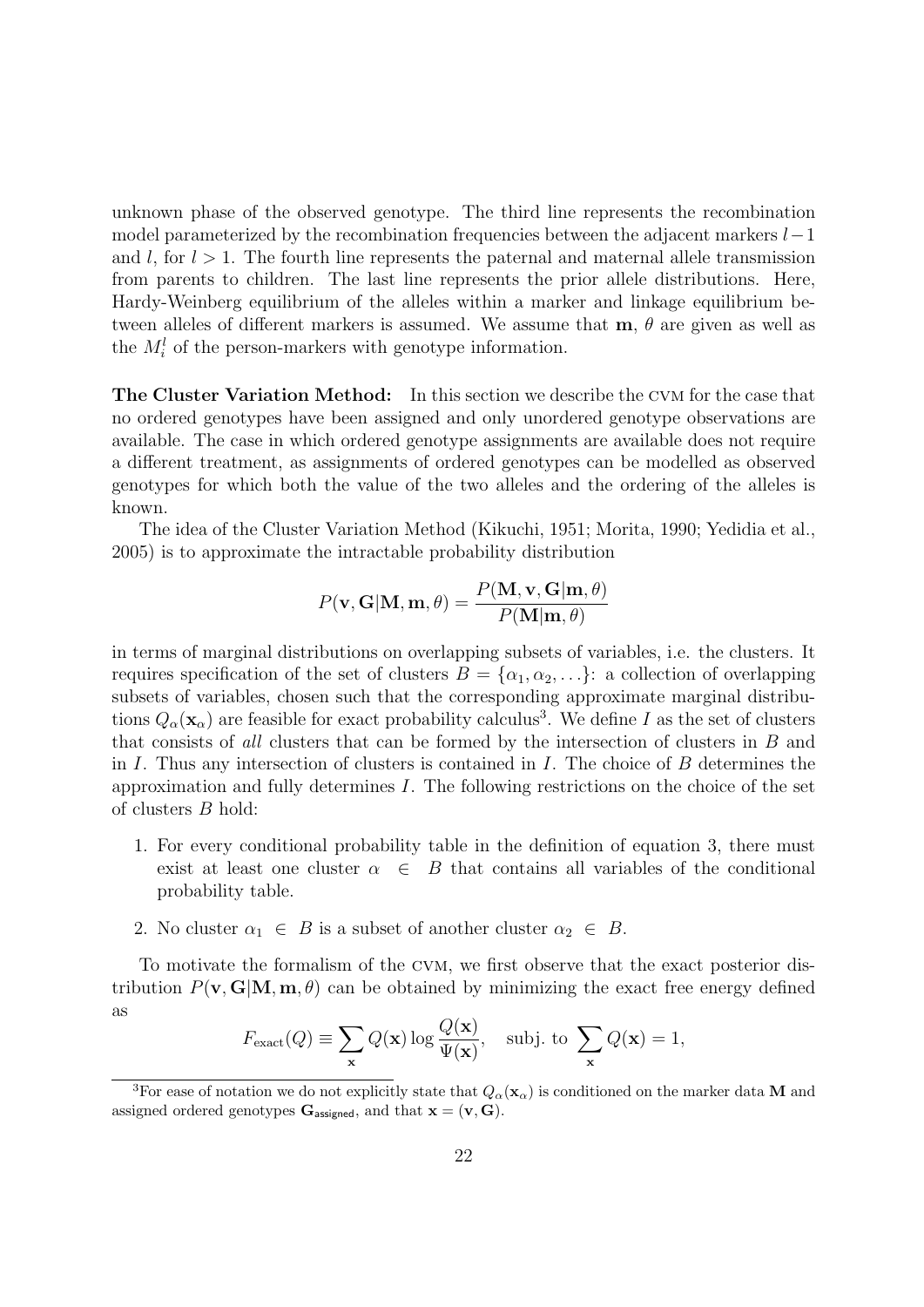with respect to  $Q(\mathbf{x})$ , where  $\Psi(\mathbf{x})$  is the right hand side of eq. 3. This can be verified by simple differentiation with respect to Q. Since the functional  $F_{\text{exact}}(Q)$  itself is generally intractable to evaluate, the Cluster Variation Method proposes to minimize the approximate free energy

$$
F_{\text{CVM}}(\mathcal{Q}) = \sum_{\gamma \in B \cup I} a_{\gamma} \sum_{\mathbf{x}_{\gamma}} Q_{\gamma}(\mathbf{x}_{\gamma}) \log \frac{Q_{\gamma}(\mathbf{x}_{\gamma})}{\Psi_{\gamma}(\mathbf{x}_{\gamma})} \text{ subj. to consistency constraints} \quad (4)
$$

with respect to the approximate marginal distributions  $Q_{\gamma}(\mathbf{x}_{\gamma})$ . Here Q defines the collection of all approximate cluster marginals  $\{Q_\gamma(\mathbf{x}_\gamma): \gamma \in B \cup I\}.$ 

The *cluster potential* functions  $\Psi_{\gamma}$  are defined by the conditional probability tables of the Bayesian network in equation 3:

$$
\Psi_{\gamma}(\mathbf{x}_{\gamma}) = \prod_{n:\mathbf{x}_{\{n,\pi(n)\}} \subseteq \mathbf{x}_{\gamma}} P(x_n | \mathbf{x}_{\pi(n)}).
$$
\n(5)

In this equation  $x_n$  refers to a variable in the Bayesian network and  $\mathbf{x}_{\pi(n)}$  denotes the set of variables on which variable  $x_n$  is conditioned. Thus, the product of conditional probability tables that defines a potential function  $\Psi_{\gamma}$  may contain the tables associated with the allele transmissions,  $P\left(G_i^{l,m}\right)$  $\binom{l,m}{i}v_i^{l,m}$  $\left( \mathcal{G}_{\text{mo}(i)}^{l,m}, \mathcal{G}_{\text{mo}(i)}^{l,m} \right)$  as well as unordered genotype observations  $P(M_i^l|G_i^{l,p})$  $i^{,p}, G_i^{l,m})^4.$ 

The Moebius coefficients  $a_{\gamma}$  satisfy

$$
\sum_{\delta \in B \cup I \supseteq \gamma} a_{\delta} = 1, \quad \forall \ \gamma \in B \cup I,
$$

and have the effect that for instance the evidence in the form of observed genotypes is not over counted. For details we refer to (Heskes et al., 2003).

The constraints in equation 4 are consistency and normalization constraints. The consistency constraints are

$$
\sum_{\mathbf{x}_{\alpha}\backslash\mathbf{x}_{\beta}} Q_{\alpha}(\mathbf{x}_{\alpha}) = Q_{\beta}(\mathbf{x}_{\beta}), \quad \forall \alpha \in B, \ \beta \in I \subset \alpha,
$$

which require any pair of clusters to have identical marginal distributions over the subset of variables contained in both clusters. The normalization constraints are

$$
\sum_{\mathbf{x}_{\gamma}} Q_{\gamma}(\mathbf{x}_{\gamma}) = 1, \quad \forall \ \gamma \in B \cup I,
$$

<sup>&</sup>lt;sup>4</sup>Note again that the variables  $M_i^l$  are not explicitly included in the clusters included since they are observed.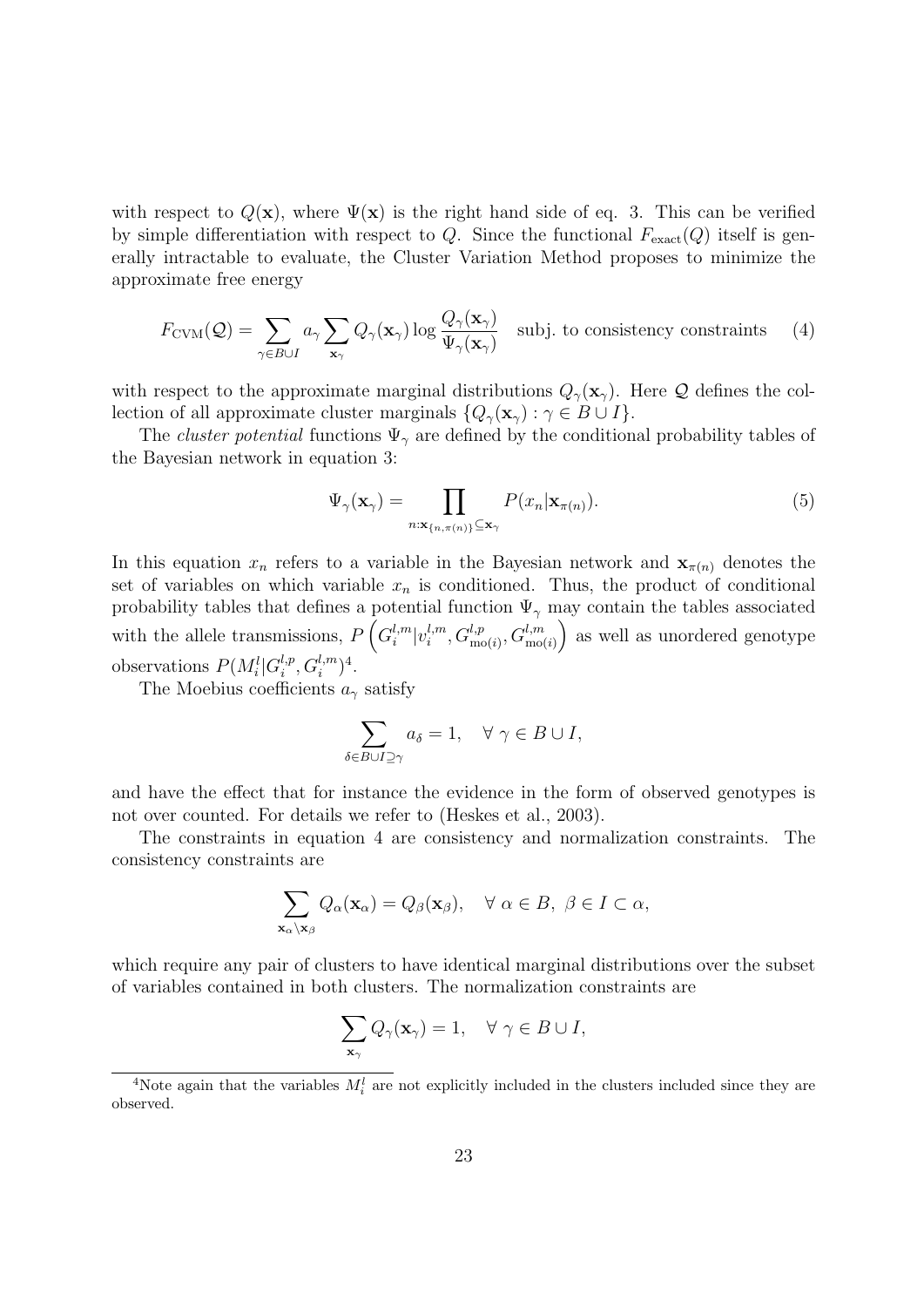which require the cluster marginal distributions to sum to one.

Thus, the approximate free energy  $F_{\text{CVM}}(\mathcal{Q})$  is a sum of the free energies associated with each cluster  $\gamma \in B \cup I$  multiplied by the Moebius coefficient  $a_{\gamma}$ . The Generalized Belief Propagation (GBP) algorithm (Yedidia et al., 2005; Pearl, 1988; Murphy et al., 1999) is a fixed point iteration scheme that finds extrema of  $F_{\text{CVM}}(\mathcal{Q})$ . However, GBP does not always converge. Therefore we use the convergent double loop algorithm described by Heskes et al. (2003) to minimize  $F_{\text{CVM}}(\mathcal{Q})$ . The idea of the double loop algorithm is to iteratively minimize convex upper bounds on the free energy. At each iteration of the algorithm a convex upper bound is calculated (the outer loop) which is minimized in the inner loop. The algorithm always converges to a (local) minimum of  $F_{\text{CVM}}(\mathcal{Q})$ , provided the inner loop has converged.

**Consistency of the assignment:** When  $p$  of the ordered genotypes are assigned simultaneously in one iteration, it is possible that the resulting  $\mathbf{G}^{(n)}_{\text{assigned}}$  is inconsistent in the sense that this configuration has zero probability under the probability model of equation 3. This is not likely to happen if  $p$  is chosen sufficiently small. Our implementation of cvmhaplo automatically detects inconsistent assignments as follows. When assignments are inconsistent, for one or more of the cvm cluster marginal distributions as a result  $Q_{\gamma}(\mathbf{x}_{\gamma}) = 0$ ,  $\forall$   $\mathbf{x}_{\gamma}$ , i.e. all states have zero probability. When all alleles in the pedigree are assigned and no inconsistency is detected like this, the inferred haplotype configuration is consistent.

Removal of symmetries: The probabilistic model defined by eq. 3 contains a number of symmetries. The first symmetry concerns the haplotypes of the founders: since by definition the founders do not have parents that are included in the pedigree, it is impossible to determine which haplotype is paternal and which is maternal. The second symmetry occurs when a father and mother are founders and also do not have genotype information. In this case a haplotype that is found in one of the children could be inherited from either parent with equal probability (assuming no recombination). More symmetries may be present, but in general it is hard to enumerate them all.

We find experimentally that cvmhaplo yields better results when these symmetries are removed before application of the cvm. We remove the first symmetry by fixing for one child of every founder the parental source of the allele inherited from the founder for one marker. The second symmetry is removed by fixing in one grandchild of every untyped pair of founder parents the parental source of the inherited allele for one marker.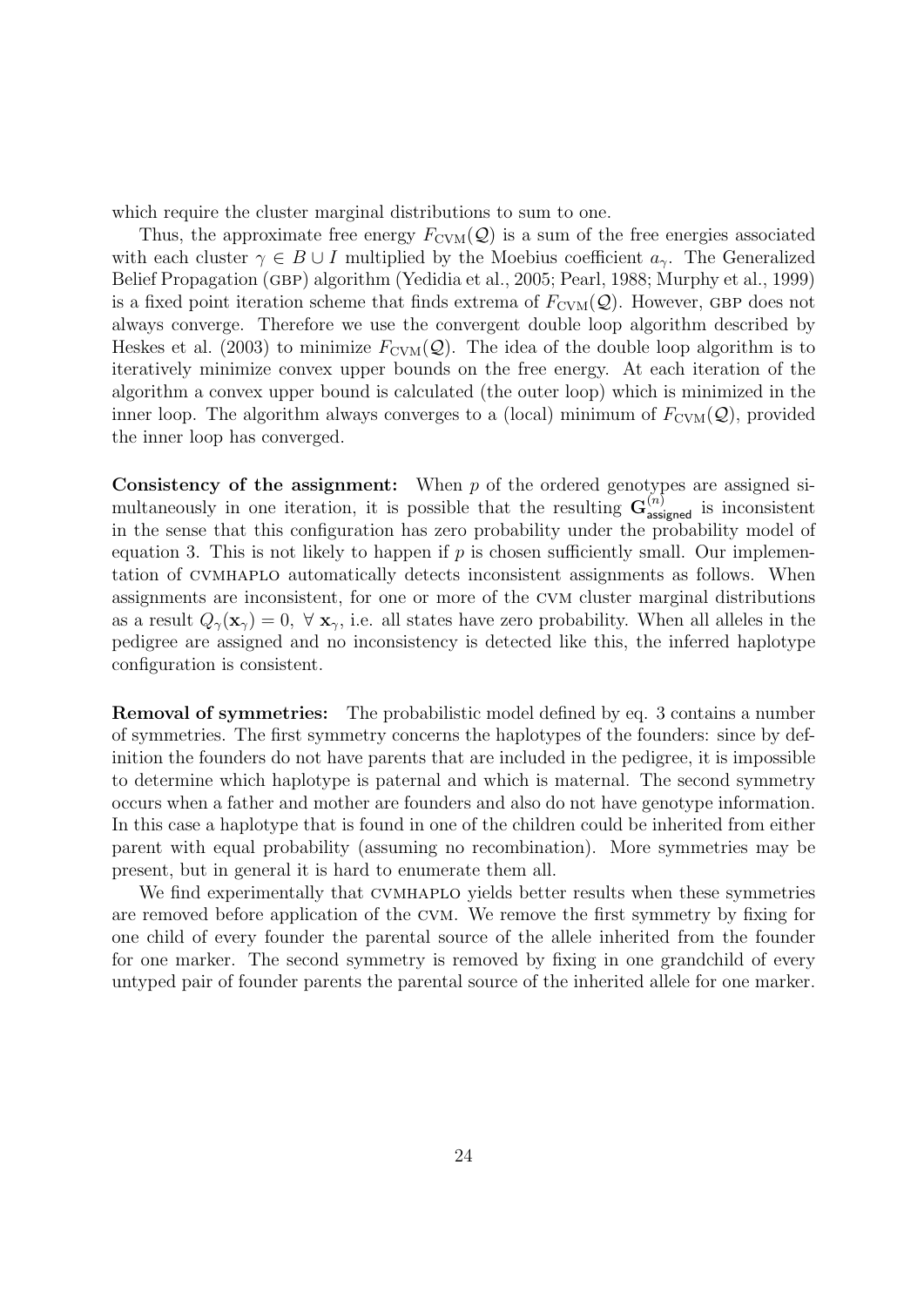Algorithm 1 cvmhaplo

1:  $\mathbf{G}^{(0)}_{\mathsf{assigned}} \Leftarrow \emptyset$ 

- 2:  $n \Leftarrow 1$
- 3: Choose p
- 4: repeat
- 5: Run the double loop algorithm to compute the cvm approximate marginal distributions  $Q(G_i^{l,p})$  $\int_i^{l,p}, G_i^{l,m}|\mathbf{M}, \mathbf{G}^{(n-1)}_{\text{assigned}}\rangle$  for all individuals i and loci l.
- 6: if  $\mathbf{G}^{(n-1)}_{\text{assigned}}$  is consistent then
- 7: For all individuals  $i$  and loci  $l$ , compute

$$
q_{\mathsf{map}}^{i,l} = \max Q(G_i^{l,p}, G_i^{l,m} | \mathbf{M}, \mathbf{G}_{\mathsf{assigned}}^{(n-1)}), \tag{6}
$$

$$
\{G_i^{l,p}, G_i^{l,m}\}_{\text{map}} = \arg\max Q(G_i^{l,p}, G_i^{l,m} | \mathbf{M}, \mathbf{G}_{\text{assigned}}^{(n-1)}). \tag{7}
$$

- 8: Order the genotypes  $\{q_{\mathsf{map}}^{i_1,l_1}, q_{\mathsf{map}}^{i_2,l_2}, \ldots\}$  such that  $q_{\mathsf{map}}^{i_1,l_1} \geq q_{\mathsf{map}}^{i_2,l_2} \geq q_{\mathsf{map}}^{i_3,l_3}, \ldots$
- 9: Select the ordered genotypes with  $q_{\mathsf{map}} = 1$  and at most  $pNL$  ordered genotypes with  $q_{\text{map}} < 1$ , and assign the value of the corresponding genotype variables  $\{G_i^{l,p}$  $\{i^{l,p}_i,G^{l,m}_i\}$ map to  $\{G^{l,p}_i\}$  $\binom{l,p}{i},G_i^{l,m}\}$

10: Update 
$$
\mathbf{G}^{(n)}_{\text{assigned}}
$$

11: else

12:  $\mathbf{G}^{(n)}_{\mathsf{assigned}} \Leftarrow \emptyset$ 13:  $n \Leftarrow 0$ 14:  $p \Leftarrow \frac{1}{2}p$ 

- 15: end if
- 16:  $n \Leftarrow n + 1$

17: until all ordered genotypes have been assigned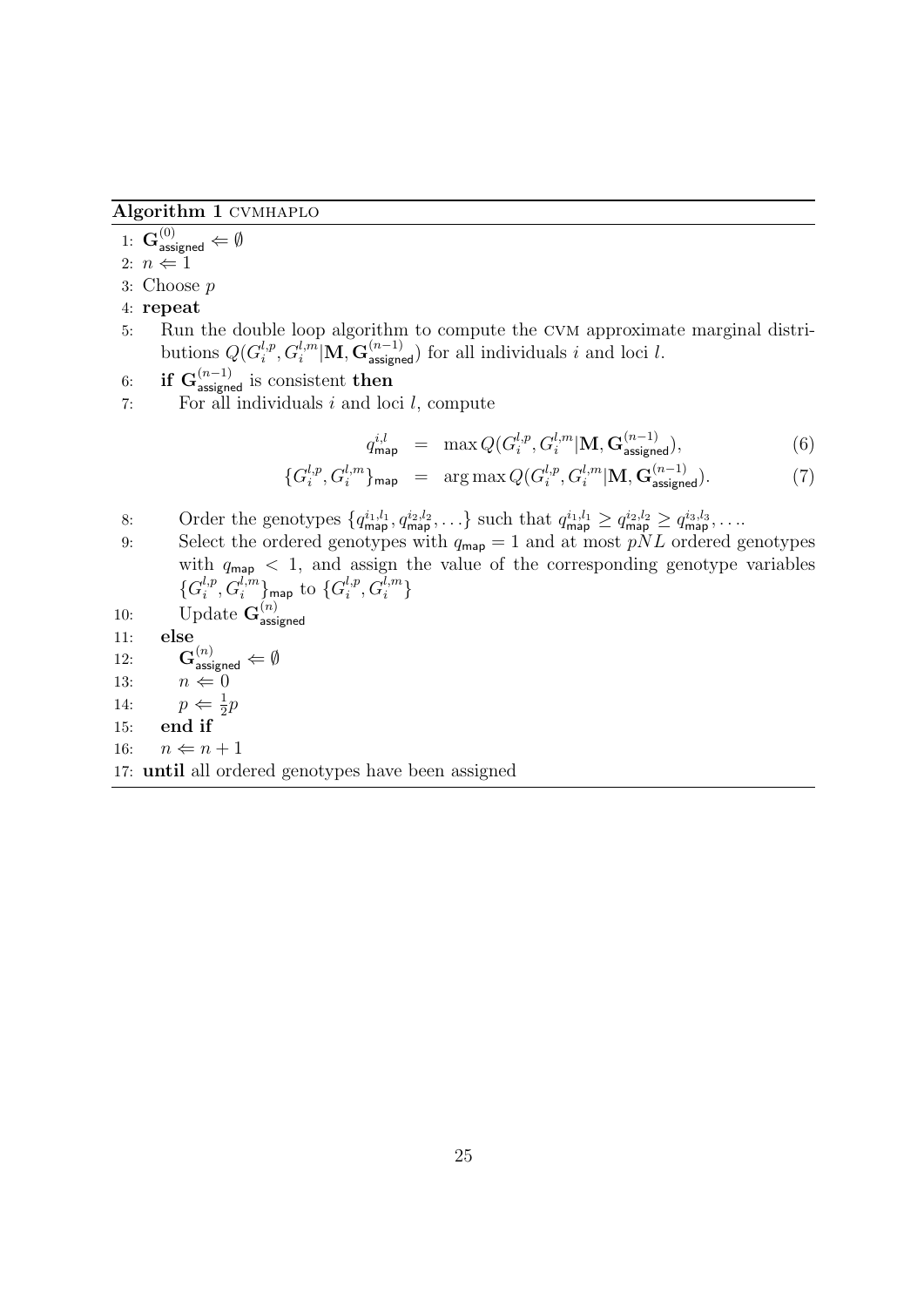

Figure 1: Illustration of the basic variables in the probabilistic model and the cluster choice.  $G_i^{l,p}$  $i^{l,p}_{i}$  is the paternal allele of individual i and marker l,  $G_i^{l,m}$  $i_i^{l,m}$  is the maternal allele. Paternal and maternal segregation indicators are respectively denoted by  $v_i^{l,p}$  $v_i^{l,p}$  and  $v_i^{l,m}$  $l_i^{l,m}$  . The variables for the observed genotype variables  $M_i^l$  (dashed lines) are shown only for individual 1, but apply for every individual/marker for which a genotype was observed. A basic cluster consists of the genotype variables of the parents  $(i = 1, i = 2$  in the figure) of one child  $(i = 3)$ , as well as the genotype variables and the paternal and maternal segregation indicators of the child, for a pair of adjacent markers  $(l = 1, 2)$ . These variables are shown as solid circles in the figure. For every individual that is not a founder and every pair of adjacent markers such a cluster is defined. The observed genotype variables  $M_i^l$  (dashed lines) are not explicitly included in the clusters since their value is observed (see running text).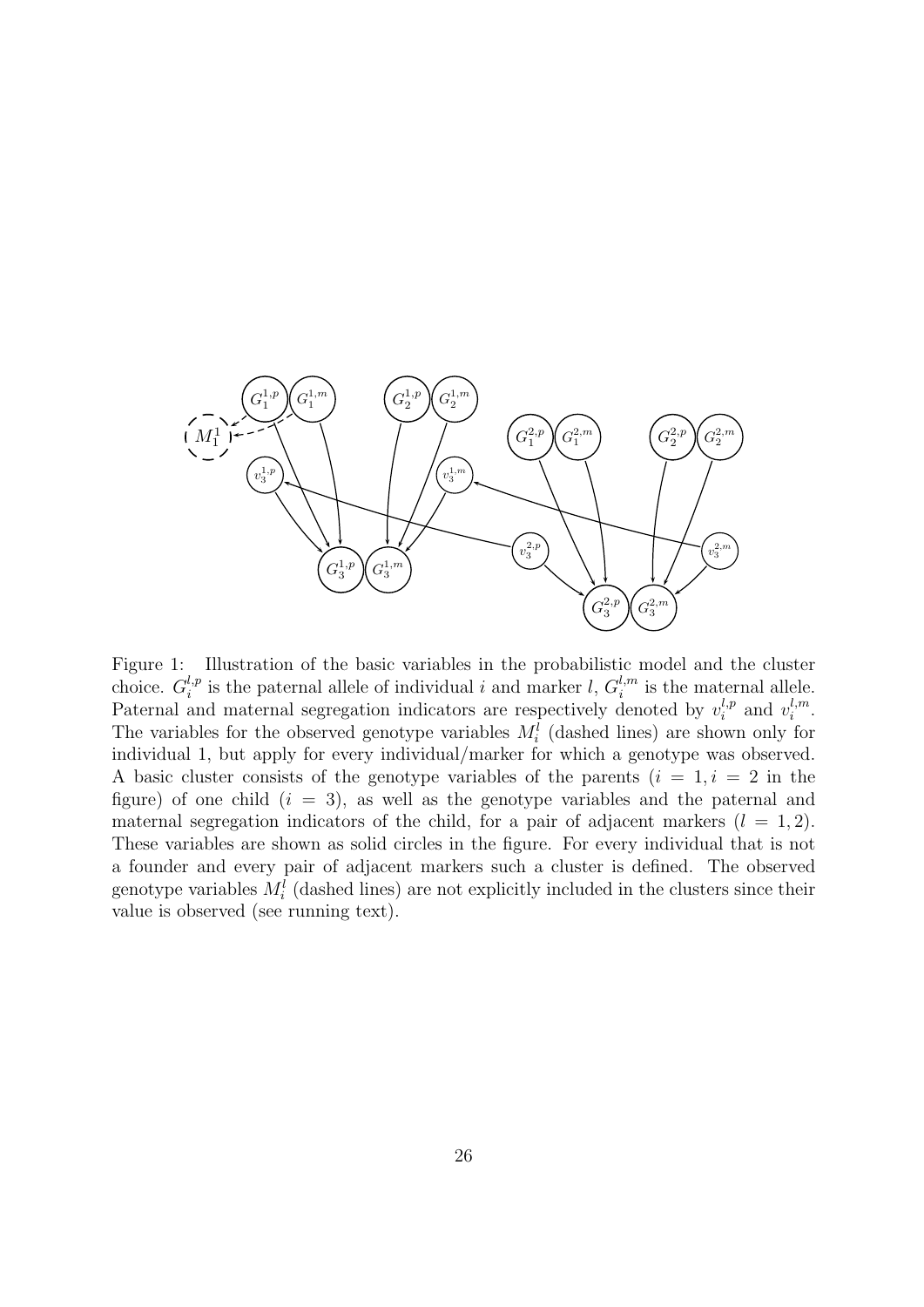

Figure 2: Pedigree I. Individuals marked gray have genotype information.



Figure 3: Pedigree II. Schematic representation. Diamonds represent groups of 5–15 individuals. Gray nodes represent groups with genotyped individuals.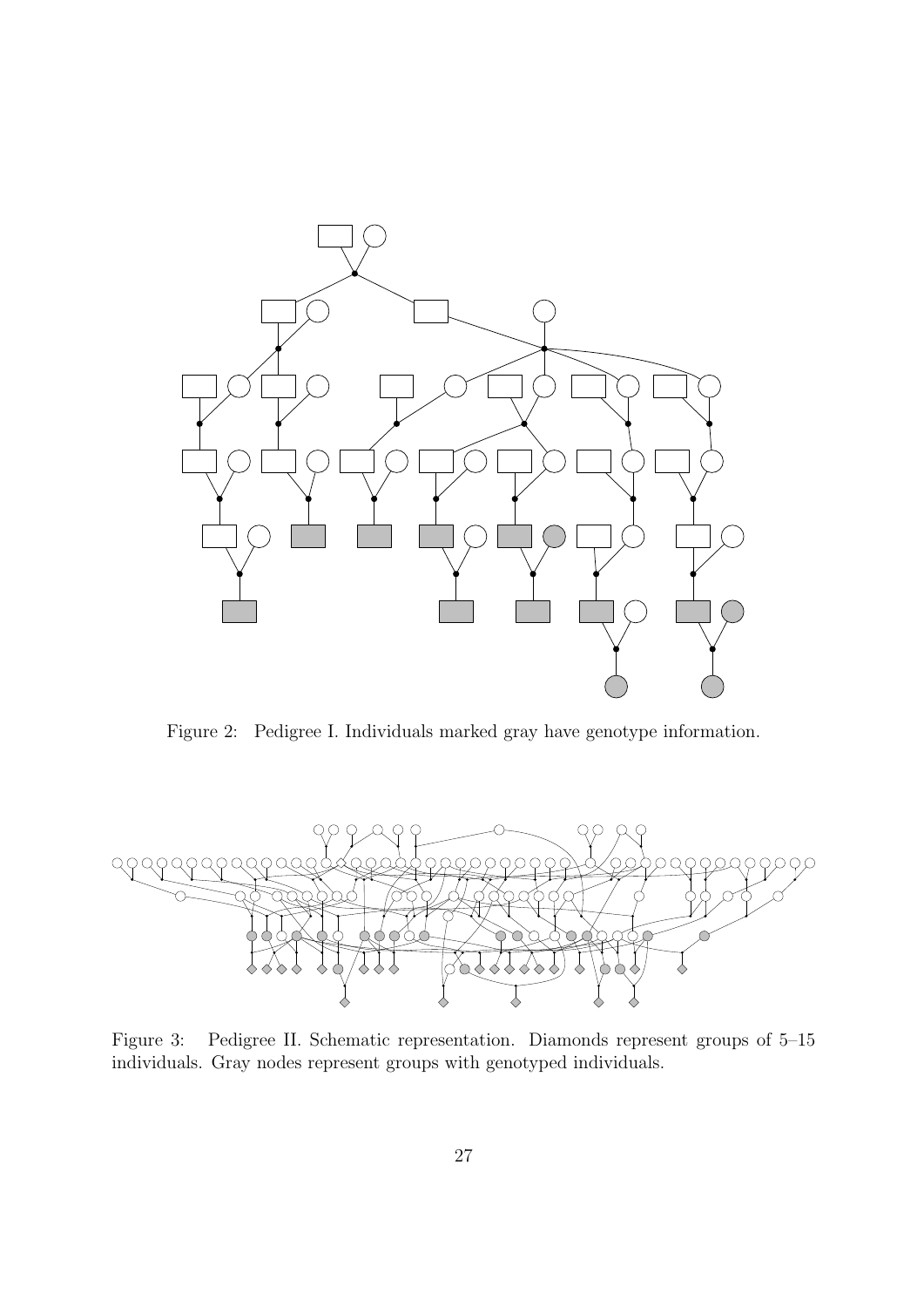

Figure 4: Pedigree IIsub, a subpedigree of pedigree II.



Figure 5: Scatter plot of exact marginal probabilities of the ordered genotypes versus the cvm approximation of the marginal probabilities, computed for pedigree I and 5 markers (configuration A in table 2).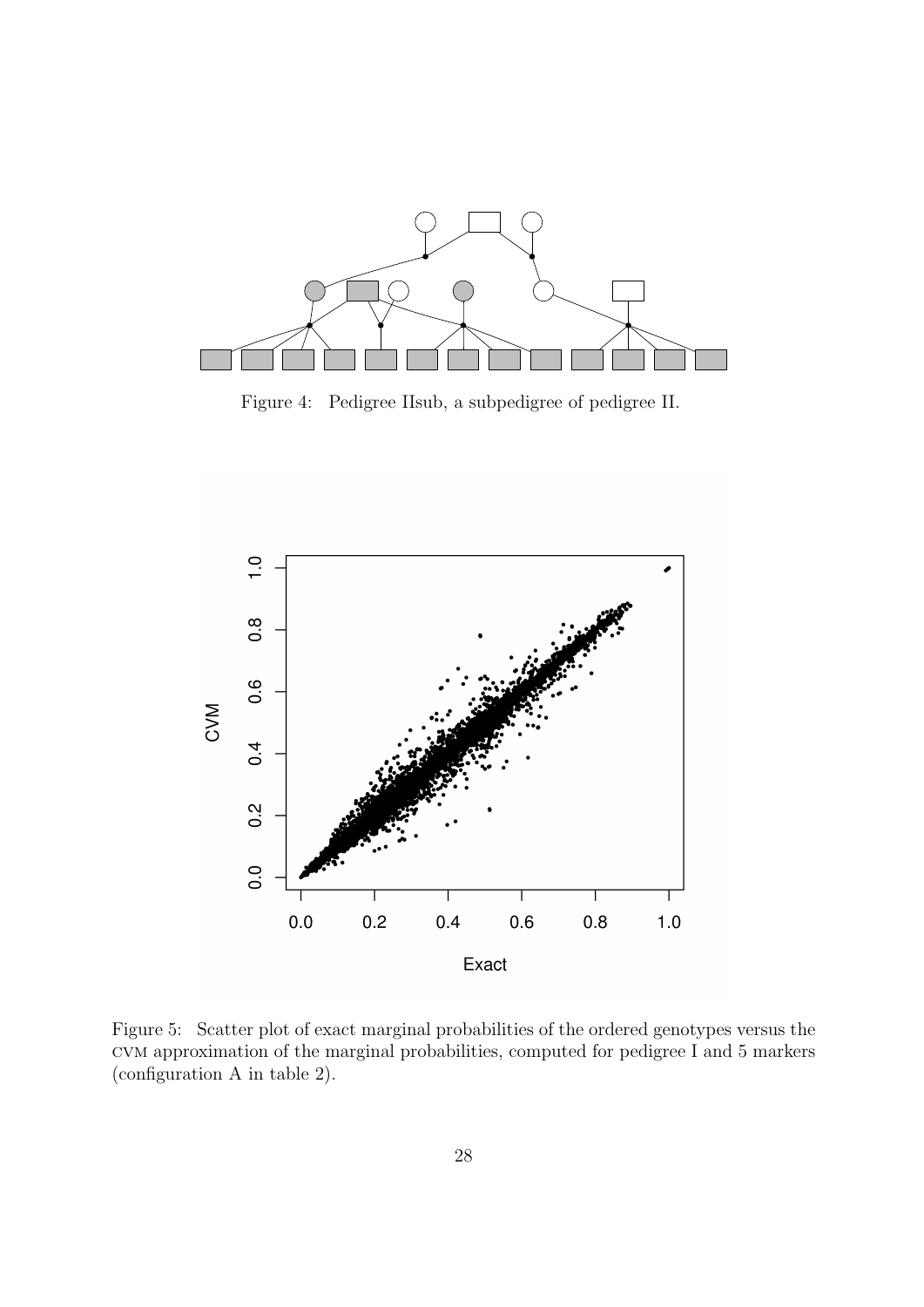

Figure 6: Comparison of the haplotype reconstruction accuracy of CVMHAPLO and simwalk2 for pedigree I (panel A, 20 markers, configuration C in table 2) and pedigree II (panel B, 8 markers, configuration F in table 2). Accuracy is defined as the percentage of assigned ordered genotypes identical to the true simulated ordered genotype. Accuracy is shown for all individuals ('all') and for genotyped individuals only ('genotyped'). Standard deviations are over 40 replicates for pedigree I and 8 replicates for pedigree II. For clarity, standard deviations are shown only on one side of the curve. Note the different scales on the horizontal and vertical axis.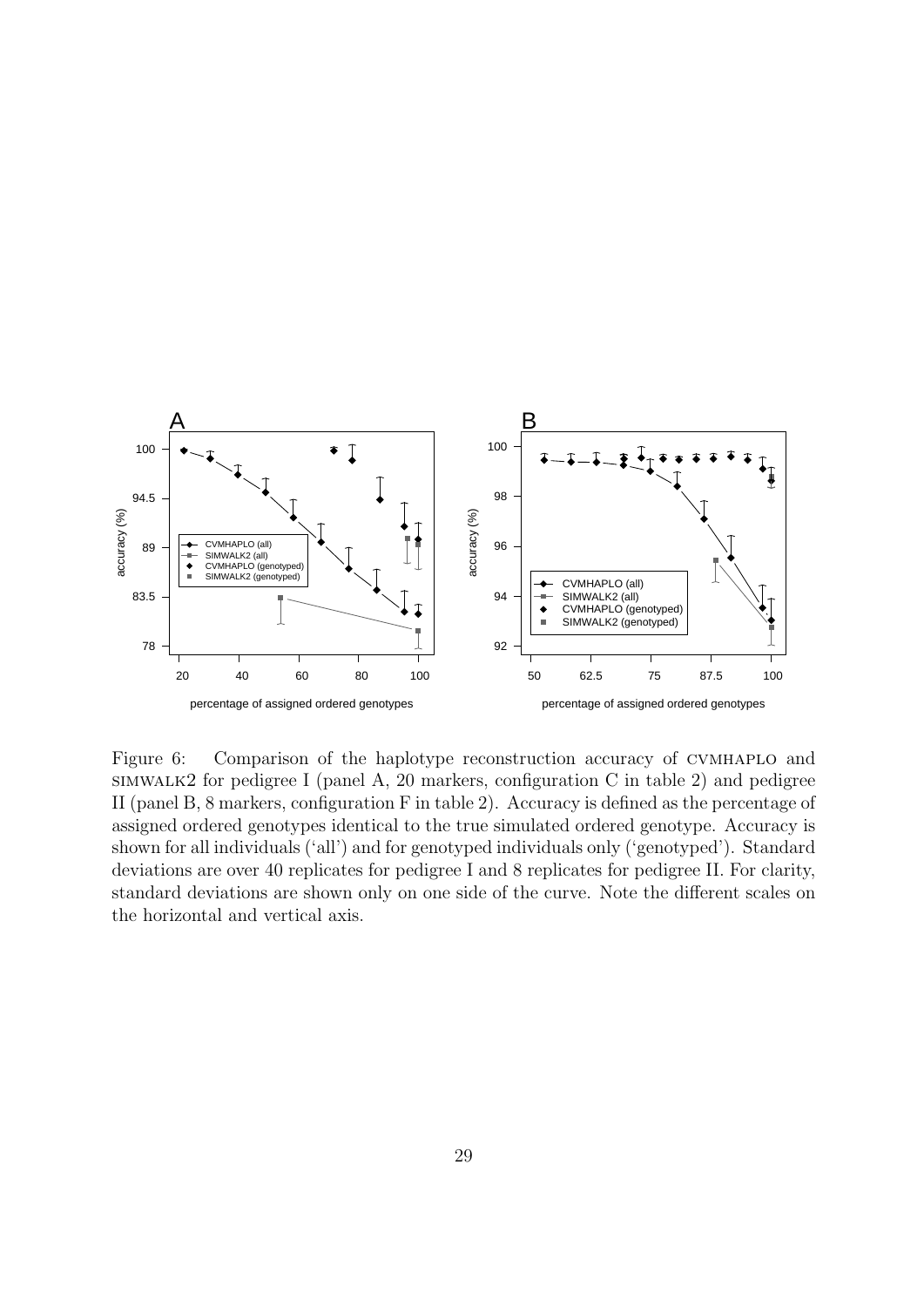

percentage of assigned ordered genotypes

Figure 7: Comparison of the haplotype reconstruction accuracy of CVMHAPLO in pedigree I with 10 replicates of 20 markers (gray, configuration C in table 2) and 10 replicates of 200 markers (black, configuration D in table 2). Accuracy is shown for all individuals ('all') and for genotyped individuals only ('genotyped').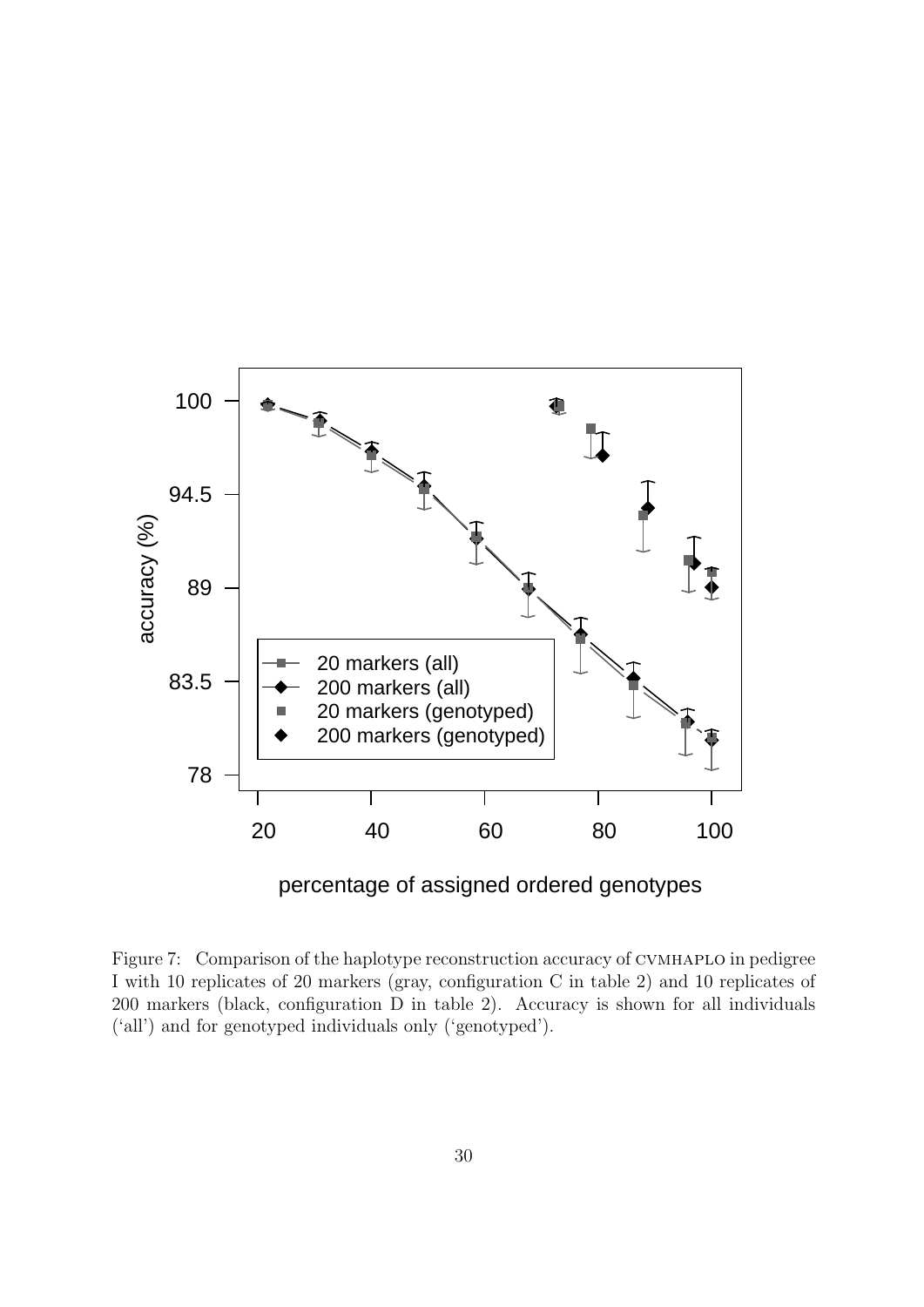

Figure 8: Accuracy vs. confidence of the haplotype configurations inferred with cvmhaplo. For every iteration of cvmhaplo the accuracy and the confidence level from (1) of the (partial) haplotype configuration was computed for the replicates analyzed in figure 6. The figure shows for a given confidence level the mean accuracy of the corresponding haplotype configurations. The leftmost circle and square correspond to the haplotype configurations where all ordered genotypes were assigned.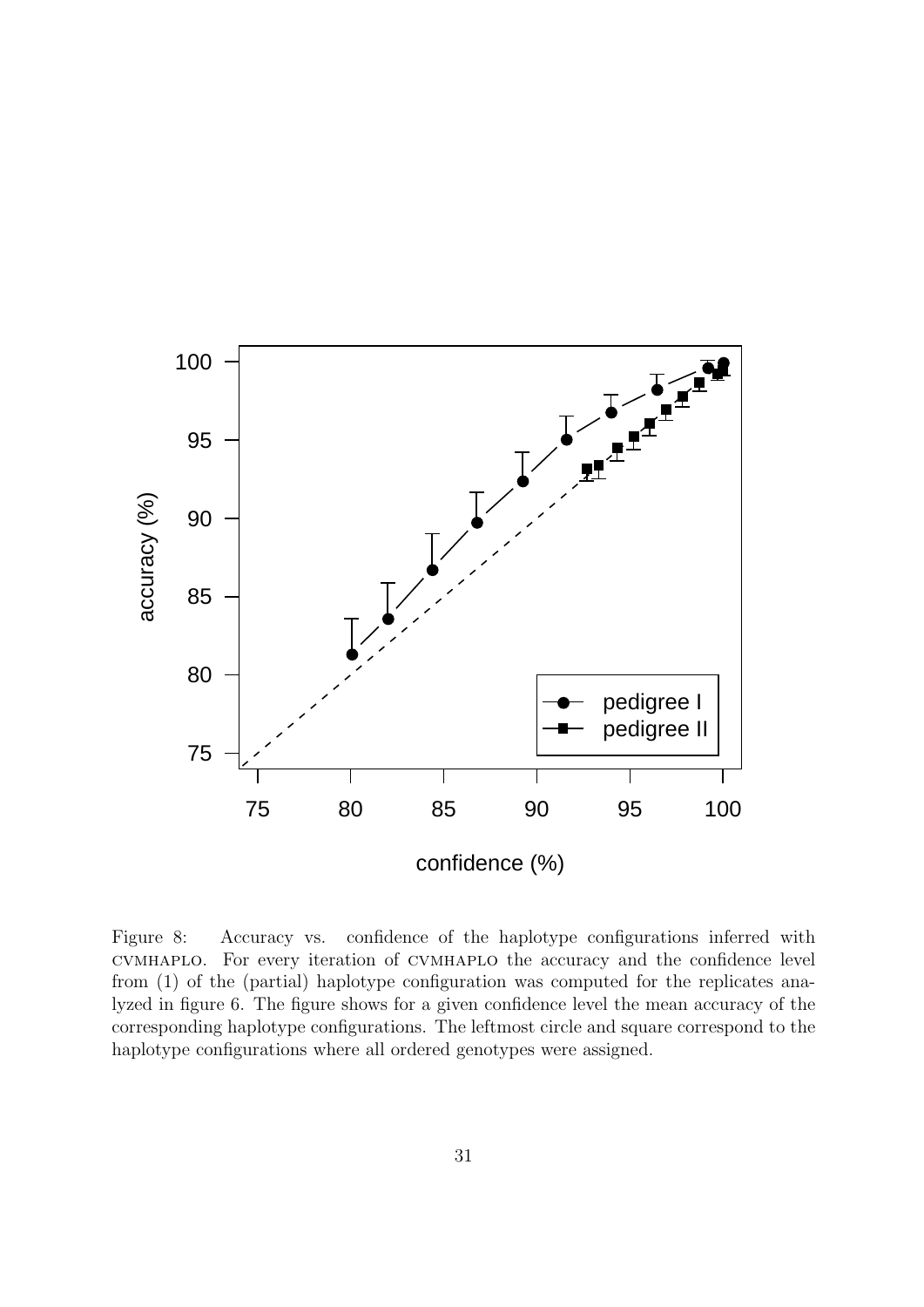| iteration              | marker father |                                                    | mother                                                                                                      | daughter                                           | son                                              |
|------------------------|---------------|----------------------------------------------------|-------------------------------------------------------------------------------------------------------------|----------------------------------------------------|--------------------------------------------------|
|                        |               |                                                    |                                                                                                             |                                                    |                                                  |
|                        |               | BA<br>$0.00, 0.05, 0.95, 0.00 \rightarrow$         | $(0.00, 0.00, 0.00, 1.00) \rightarrow$ BB                                                                   | $(0.00, 0.00, 0.00, 1.00) \rightarrow$ BB          | $(0.00, 0.00, 0.00, 1.00) \rightarrow$ BB        |
|                        | J             | AA<br>1.00, 0.00, 0.00, 0.00                       | $(0.00, 0.00, 0.00, 1.00) \rightarrow$ BB                                                                   | $(0.00, 1.00, 0.00, 0.00) \rightarrow AB$          | $(0.00, 1.00, 0.00, 0.00) \rightarrow AB$        |
|                        |               | (0.00, 0.86, 0.14, 0.00)                           | (0.00, 0.20, 0.80, 0.00)                                                                                    | $(0.00, 0.83, 0.17, 0.00)$ $\rightarrow$           | $(1.00, 0.00, 0.00, 0.00) \rightarrow AA$        |
| $\mathbf{\mathcal{C}}$ |               |                                                    |                                                                                                             |                                                    |                                                  |
|                        |               | BA<br>$\bigcirc$ 0.00.0.00.1.00.00.00              | $(0.00, 0.00, 0.00, 1.00) \rightarrow \text{BB}$                                                            | $(0.00, 0.00, 0.00, 1.00) \rightarrow$ BB          | $(0.00, 0.00, 0.00, 1.00) \rightarrow \text{BB}$ |
|                        |               | AA<br>(1.00, 0.00, 0.00, 0.00)                     | $(0.00, 0.00, 0.00, 1.00) \rightarrow$ BB                                                                   | $(0.00, 1.00, 0.00, 0.00) \rightarrow AB$          | $(0.00, 1.00, 0.00, 0.00) \rightarrow AB$        |
|                        |               | AB                                                 | $(0.00, 0.18, 0.82, 0.00)$ $\rightarrow$                                                                    | $(0.00, 0.86, 0.14, 0.00)$ $\rightarrow$           | $(1.00, 0.00, 0.00, 0.00) \rightarrow AA$        |
| ಌ                      |               |                                                    |                                                                                                             |                                                    |                                                  |
|                        |               | BA<br>(0.00.00.00.100.00)                          | $(0.00, 0.00, 0.00, 1.00) \rightarrow$ BB                                                                   | $(0.00, 0.00, 0.00, 1.00) \rightarrow \text{BB}$   | $(0.00, 0.00, 0.00, 1.00) \rightarrow$ BB        |
|                        |               | AA<br>$(1.00, 0.00, 0.00, 0.00) \rightarrow$       | $(0.00, 0.00, 0.00, 1.00) \rightarrow \text{BB}$                                                            | $(0.00, 1.00, 0.00, 0.00) \rightarrow AB$          | $(0.00, 1.00, 0.00, 0.00) \rightarrow AB$        |
|                        |               | A <sub>B</sub><br>$\uparrow$ (00:0,00:0,00;1,00:0) | (0.00, 0.00, 0.00, 0.00)                                                                                    | $(0.00, 0.95, 0.05, 0.00) \rightarrow \textbf{AB}$ | $(1.00, 0.00, 0.00, 0.00) \rightarrow AA$        |
|                        |               |                                                    |                                                                                                             |                                                    |                                                  |
|                        |               | BA<br>$(0.00.00.00.100.00) \rightarrow$            | $(0.00, 0.00, 0.00, 1.00) \rightarrow$ BB                                                                   | $(0.00, 0.00, 0.00, 1.00) \rightarrow \text{BB}$   | $(0.00, 0.00, 0.00, 1.00) \rightarrow$ BB        |
|                        | N             | AA<br>$(1.00, 0.00, 0.00, 0.00) \rightarrow$       | $(0.00, 0.00, 0.00, 1.00) \rightarrow$ BB                                                                   | $(0.00, 1.00, 0.00, 0.00) \rightarrow AB$          | $(0.00, 1.00, 0.00, 0.00) \rightarrow AB$        |
|                        |               | AB<br>(0.00, 0.00, 0.00, 0.00)                     | $(0.00, 0.05, 0.95, 0.00) \rightarrow$ BA                                                                   | $(0.00, 1.00, 0.00, 0.00) \rightarrow AB$          | $(1.00, 0.00, 0.00, 0.00) \rightarrow AA$        |
|                        |               |                                                    | For each individual, marker and iteration of CVMHAPLO the CVM approximation of the marginal distribution of |                                                    |                                                  |

ordered genotype  $Q(G_i^{l,p}, G_i^{l,m} | \mathbf{M}, \mathbf{G}_{\text{assigned}})$  is shown between parentheses, where the probabilities are ordered as  $(Q(AA), Q(AB), Q(BA), Q(BB))$ . The value assigned to the ordered genotypes are shown next to the marginal proba  $\sum_{\text{bilities. Assiments of ordered genotypes with } q_{\text{map}} \equiv \max Q(G_i^{l,p}, G_i^{l,m} | \mathbf{M}, \mathbf{G}_{\text{assigned}}) < 1$  are shown in boldface. Ordered genotypes that were not assigned are represented by '-'. The recontructed ordered genotypes are identical to the true ordered For each individual, marker and iteration of CVMHAPLO the CVM approximation of the marginal distribution of<br> $\mathbb{R}^n$ ordered genotype  $Q(G_i^{l,p}, G_i^{l,m} | \mathbf{M}, \mathbf{G}_{\text{assigned}})$  is shown between parentheses, where the probabilities are ordered as bilities. Assignments of ordered genotypes with  $q_{\text{map}} \equiv \max Q(G_i^{l,p}, G_i^{l,m} | \mathbf{M}, \mathbf{G}_{\text{assigned}}) < 1$  are shown in boldface. Ordered genotypes that were not assigned are represented by '-'. The recontructed ordered genotypes are identical to the true ordered  $(Q(AA), Q(AB), Q(BA), Q(BB)).$  The value assigned to the ordered genotypes are shown next to the marginal probagenotypes. genotypes.  $\mathop{\mathrm{For}}$ 

Table 1: Illustration of CVMHAPLO Table 1:  $\prod$ ustration of  $\text{CVMHAPLO}$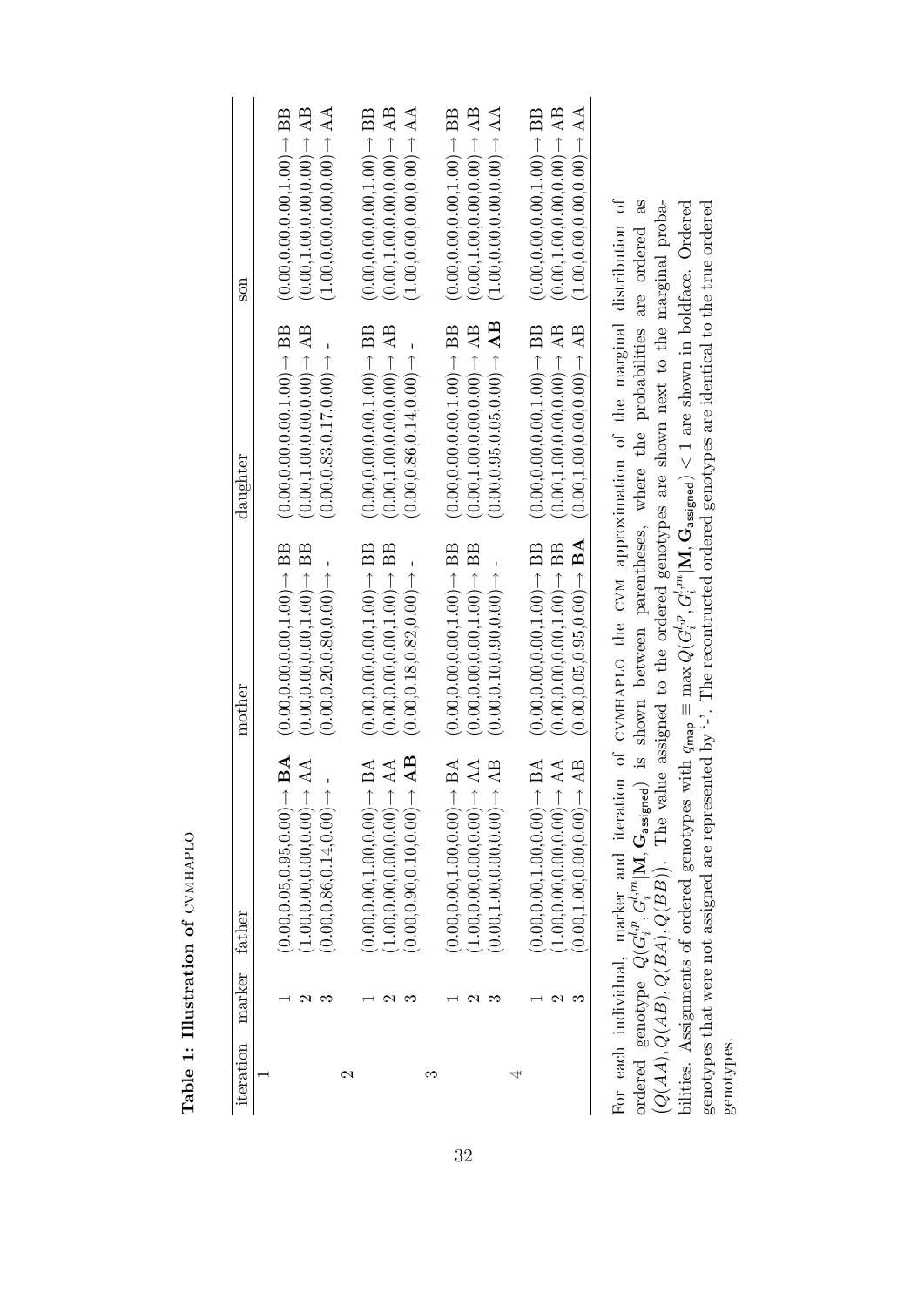|               | pedigree | markers | individuals | genotyped     | $dist.$ <sup>1</sup> | $MMAF^2$ | avg. spacing (cM) |
|---------------|----------|---------|-------------|---------------|----------------------|----------|-------------------|
|               |          | 5       | 53          | 13            | real                 | 0.31     | 0.312             |
| B             |          | 5       | 53          | $30\% - 90\%$ | random               | 0.31     | 0.312             |
| $\mathcal{C}$ |          | 20      | 53          | 13            | real                 | 0.24     | 0.601             |
| D             |          | 200     | 53          | 13            | real                 | 0.24     | 0.601             |
| Ε             |          | 20      | 53          | 13            | real                 | 0.34     | 0.601             |
| $_{\rm F}$    | Н        | 8       | 368         | 262           | real                 | 0.28     | 0.012             |
| G             | IIsub    | 8       | 22          | $30\% - 90\%$ | random               | 0.28     | 0.012             |
| Η             | IIsub    | 8       | 22          | 16            | real                 | 0.28     | 0.012             |

Table 2: Overview of data sets analyzed

<sup>1</sup> Distribution of genotyped individuals; 'real' indicates as in real data set, 'random' indicates randomly assigned individuals

<sup>2</sup> MMAF: Mean Minor Allele Frequency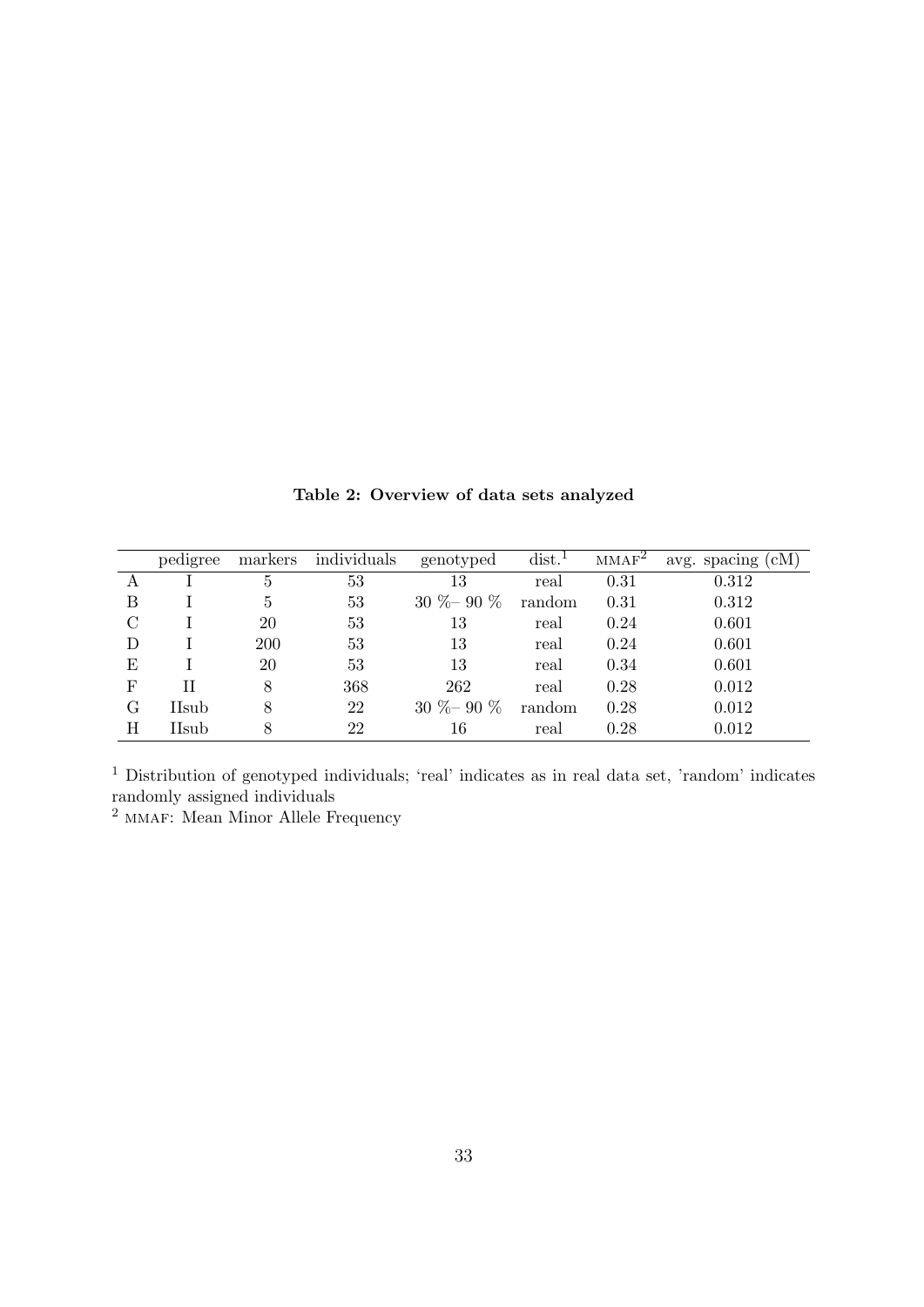|                                        |                       | full haplotype reconstruction | partial reconstruction <sup>1</sup> |                |                   |                        |
|----------------------------------------|-----------------------|-------------------------------|-------------------------------------|----------------|-------------------|------------------------|
| percentage<br>genotyped<br>individuals | $\mathrm{accuracy}^2$ |                               |                                     | log-likelihood | accuracy          | percentage<br>assigned |
|                                        | exact ML              | CVMHAPLO exact ML             |                                     |                | CVMHAPLO CVMHAPLO | <b>CVMHAPLO</b>        |
| Pedigree I                             |                       |                               |                                     |                |                   |                        |
| 90                                     | 97.20                 | 97.53                         | $-79.01$                            | $-79.06$       | 99.47             | 92.25                  |
| 80                                     | 95.69                 | 95.92                         | $-77.51$                            | $-77.69$       | 99.51             | 85.98                  |
| 70                                     | 92.46                 | 92.97                         | $-76.34$                            | $-76.45$       | 99.38             | 74.76                  |
| 60                                     | 89.26                 | 89.95                         | $-74.80$                            | $-75.23$       | 99.48             | 60.72                  |
| 50                                     | 83.99                 | 84.46                         | $-72.18$                            | $-73.35$       | 99.16             | 38.62                  |
| 40                                     | 79.93                 | 81.33                         | $-70.19$                            | $-71.64$       | 99.59             | 31.49                  |
| 30                                     | 77.57                 | 77.80                         | $-66.00$                            | $-67.14$       | 99.43             | 20.31                  |
| Pedigree IIsub                         |                       |                               |                                     |                |                   |                        |
| 90                                     | 98.16                 | 98.44                         | $-33.51$                            | $-33.51$       | 99.01             | 98.05                  |
| 80                                     | 96.25                 | 96.13                         | $-33.50$                            | $-33.53$       | 99.35             | 89.90                  |
| 70                                     | 94.87                 | 94.63                         | $-33.51$                            | $-33.51$       | 99.31             | 84.94                  |
| 60                                     | 93.67                 | 94.00                         | $-32.60$                            | $-32.67$       | 99.71             | 79.55                  |
| 50                                     | 91.06                 | 91.93                         | $-31.97$                            | $-32.09$       | 99.60             | 70.72                  |
| 40                                     | 87.17                 | 87.54                         | $-32.07$                            | $-32.13$       | 99.41             | 55.07                  |
| 30                                     | 83.91                 | 83.35                         | $-31.14$                            | $-32.79$       | 99.53             | 37.61                  |

Table 3: Comparison of cvmhaplo with exact maximum likelihood methods

Note: All values are reported as means over 40 replicates

<sup>1</sup> The partial haplotype configuration  $\mathbf{G}^{(n)}_{\text{assigned}}$  obtained from the iteration *n* where the confidence from eq.  $(1)$  was 99 %.

<sup>2</sup> Accuracy is defined as the percentage of assigned ordered genotypes equal to the true simulated ordered genotype.